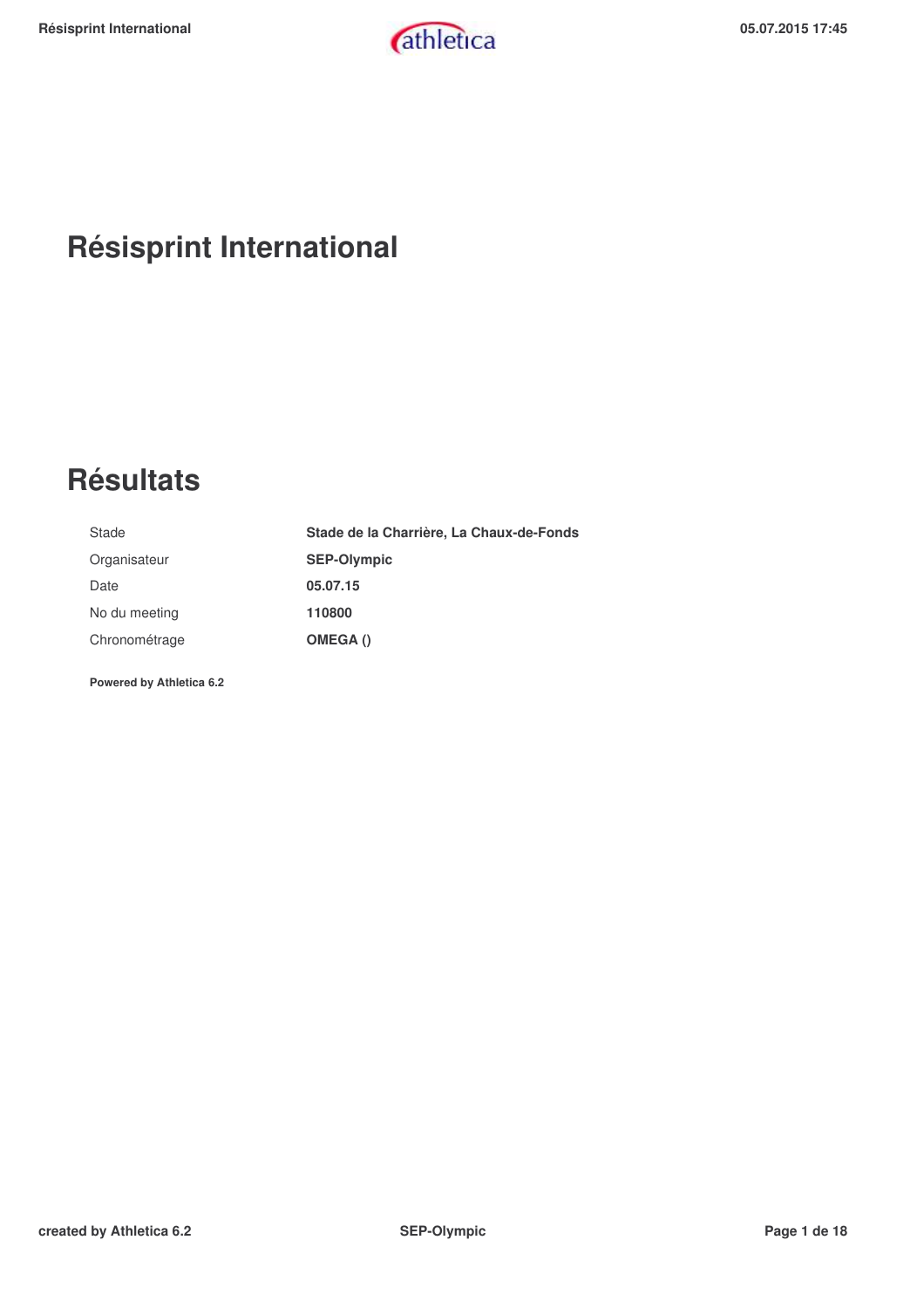

### **MAN 100 m**

Q =Vainqueur de série Q\* =Vainqueur de série Tiré au sort q =Meilleure performance q\* =Meilleure performance Tiré au sort vQ =renonce

| Série 1  |                          |    | <b>Vent: 0.8</b>              |            |                         | 05.07.15 11:50 |
|----------|--------------------------|----|-------------------------------|------------|-------------------------|----------------|
| Rang Nom |                          |    | An Société                    |            | <b>Pays Performance</b> | <b>Beme</b>    |
|          | 1. Bruintjies Henricho   |    | 93 South Africa               | <b>RSA</b> | 9.97q                   |                |
|          | 2. Kemar Hyman           |    | 89 Cayamao Island             | CAY        | 10.11 $q$               |                |
|          | 3. Riparelli Jacques     | 83 | Italie                        | <b>ITA</b> | 10.11 $q$               |                |
|          | 4. Ouhadi Aziz           | 84 | Maroc                         | <b>MAR</b> | 10.16 <sub>a</sub>      |                |
|          | 5. Wilson Alex           |    | 90 LAS Old Boys Basel         | <b>SUI</b> | 10.17 $q$               |                |
|          | 6. Siamé Sydney          | 97 | Zambia                        | $\sim$     | 10.27 $q$               |                |
|          | 7. Tumi Mlchael          | 90 | Italie                        | <b>ITA</b> | 19.77                   |                |
|          | Demonte Enrico           | 88 | Italie                        | <b>ITA</b> | disq.                   |                |
| Série 2  |                          |    | Vent: 4.0                     |            |                         | 05.07.15 11:50 |
| Rang Nom |                          |    | An Société                    |            | <b>Pays Performance</b> | <b>Beme</b>    |
|          | 1. Obou Jose Delma       | 91 | Italie                        | <b>ITA</b> | 10.26 $q$               |                |
|          | 2. Schenkel Reto Amaru   |    | 88 LV Winterthur              | <b>SUI</b> | 10.33 <sub>q</sub>      |                |
|          | 3. Raggui Brahim         |    | 87 France                     | <b>FRA</b> | 10.36q                  |                |
|          | 4. Rigali Roberto        |    | 95 Italie                     |            | 10.39 $q$               |                |
|          | 5. Chidamba Hazemba      | 97 | Zambia                        | <b>ZAM</b> | 10.42 $q$               |                |
|          | 6. Ayanful Eugene        | 90 | Ghana                         |            | 10.43 $q$               |                |
|          | 7. Fongué Rolf Malcolm   | 87 | <b>GG Bern</b>                | SUI        | 10.43 <sub>q</sub>      |                |
|          | 8. Mubiayi Philemon      |    | 87 France                     | <b>FRA</b> | 10.62 $q$               |                |
|          |                          |    | Vent: 2.5                     |            |                         |                |
| Série 3  |                          |    |                               |            |                         | 05.07.15 11:50 |
| Rang Nom |                          |    | An Société                    |            | <b>Pays Performance</b> | <b>Beme</b>    |
|          | 1. Kasinda Brian         |    | 97 Zambia                     | <b>ZAM</b> | 10.25 $q$               |                |
|          | 2. Wicki Silvan          |    | 95 LAS Old Boys Basel         | <b>SUI</b> | 10.34 $q$               |                |
|          | 3. Armfelt Carl          |    | 84 Suede                      | <b>SWE</b> | 10.47 $q$               |                |
|          | 4. Brigida Mario         | 86 | Italie                        | <b>ITA</b> | 10.53 $q$               |                |
|          | 5. Zin Farias            | 95 | Italie                        | <b>ITA</b> | 10.55 $q$               |                |
|          | 6. Bergoz Cedric         |    | 85 France                     | <b>FRA</b> | 10.75                   |                |
|          | 7. Oniangue Elie         |    | 92 France                     | <b>FRA</b> | 10.97                   |                |
|          | 8. Munuve Henry          |    | 82 CEP Cortaillod             | <b>KEN</b> | 11.19                   |                |
| Série 4  |                          |    | Vent: 4.1                     |            |                         | 05.07.15 11:50 |
| Rang Nom |                          |    | An Société                    |            | <b>Pays Performance</b> | <b>Beme</b>    |
|          | 1. Zandi Rad Eric-Kian   | 97 | Lausanne-Sports<br>Athlétisme | <b>SUI</b> | 10.56q                  |                |
|          | 2. Lai Luca              |    | 92 Italie                     |            | 10.60 $q$               |                |
|          | 3. Haas Andreas          |    | 96 STV Willisau               | SUI        | 10.64 $q$               |                |
|          | 4. Wanheab Pin           |    | 85 LV Langenthal              | SUI        | 10.67 q                 |                |
|          | 5. Ham Alexander         |    | 95 LAS Old Boys Basel         | SUI        | 10.77                   |                |
|          | 6. Hamed Neil            |    | 93 Leichtathletik Club Zürich | SUI        | 10.84                   |                |
|          | 7. Baumann Andreas       |    | 79 Leichtathletik Club Zürich | SUI        | 10.84                   |                |
|          | 8. Tall Boubacar         |    | 81 France                     | <b>FRA</b> | 10.94                   |                |
| Série 5  |                          |    | Vent: 3.9                     |            |                         | 05.07.15 11:50 |
|          |                          |    |                               |            |                         |                |
| Rang Nom |                          |    | An Société                    |            | <b>Pays Performance</b> | <b>Beme</b>    |
|          | 1. Bianchini Piergiorgio |    | 93 Italie                     | <b>ITA</b> | 10.62 <sub>a</sub>      |                |
|          | 2. Vergères Arnaud       |    | 95 Versoix Athlétisme         | SUI        | 10.86                   |                |
|          | 3. Joly Nicolas          |    | 88 France                     | <b>FRA</b> | 10.89                   |                |
|          | 4. Vegas Colin           |    | 98 France                     | <b>FRA</b> | 10.91                   |                |
|          | 5. Hank Cédric           |    | 99 LAC Wohlen                 | SUI        | 10.92                   |                |
|          | 6. Schlegel Joël         |    | 97 Leichtathletik Club Zürich | SUI        | 10.93                   |                |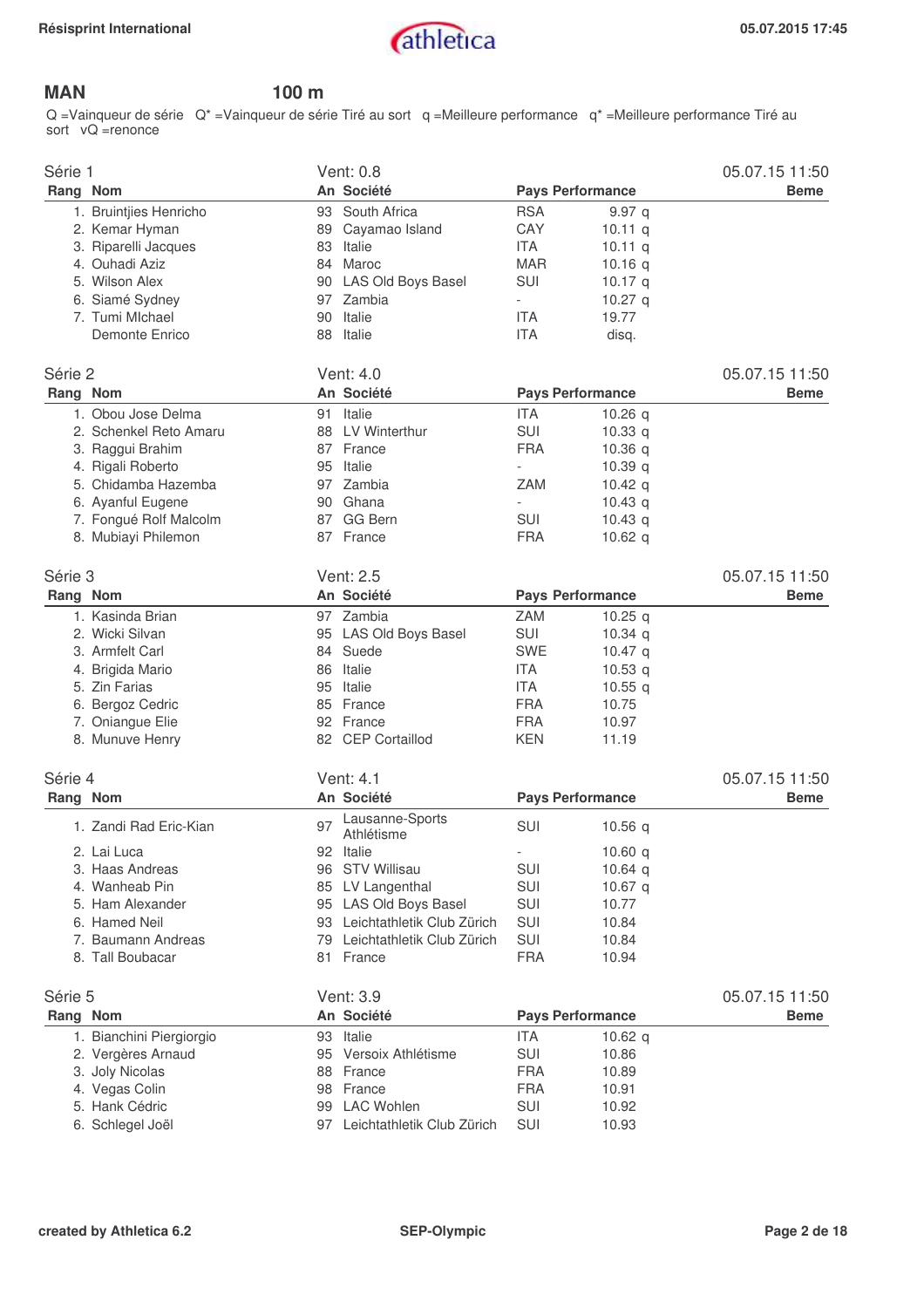| <b>MAN</b> |                          | 100 m |                                   | (cont.)                  |                         |                |
|------------|--------------------------|-------|-----------------------------------|--------------------------|-------------------------|----------------|
| Rang Nom   |                          |       | An Société                        |                          | Pays Performance        | <b>Beme</b>    |
|            | 7. Ngom Jordan Herdy     | 97    | Lausanne-Sports<br>Athlétisme     | <b>CMR</b>               | 10.97                   |                |
|            | 8. Studer Lorenz         |       | 97 LAC Wohlen                     | SUI                      | 11.00                   |                |
| Série 6    |                          |       | Vent: 3.1                         |                          |                         | 05.07.15 11:50 |
| Rang Nom   |                          |       | An Société                        |                          | <b>Pays Performance</b> | <b>Beme</b>    |
|            | 1. Calderaro Edoardo     | 83    | Italie                            | <b>ITA</b>               | 10.88                   |                |
|            | 2. Mfomkpa Alain-Hervé   | 96    | Lausanne-Sports<br>Athlétisme     | <b>SUI</b>               | 10.93                   |                |
|            | 3. Tabone Marco          | 93    | Italie                            |                          | 11.08                   |                |
|            | 4. Guerdat Andreas       |       | 97 FSG Bassecourt                 | SUI                      | 11.09                   |                |
|            | 5. Lacreuse Kilian       | 92    | SEP Olympic La Chaux-de-<br>Fonds | SUI                      | 11.14                   |                |
|            | 6. Achempem Bill         |       | 95 Leichtathletik Club Zürich     | <b>GHA</b>               | 11.19                   |                |
|            | 7. Guerdat Jonas         |       | 87 FSG Bassecourt                 | SUI                      | 11.30                   |                |
|            | 8. Ngongo Jules          |       | 81 FSG Bassecourt                 | SUI                      | 11.60                   |                |
| Série 7    |                          |       | Vent: 3.9                         |                          |                         | 05.07.15 11:50 |
| Rang Nom   |                          |       | An Société                        |                          | <b>Pays Performance</b> | <b>Beme</b>    |
|            | 1. Iselin Romuald        |       | 87 LAS Old Boys Basel             | SUI                      | 10.97                   |                |
|            | 2. Rovetta Dominique     |       | 94 Italie                         |                          | 11.25                   |                |
|            | 3. Coulibali Lonan       | 95    | SEP Olympic La Chaux-de-<br>Fonds | CIV                      | 11.31                   |                |
|            | 4. Moseler Matthias      | 97    | <b>Biel/Bienne Athletics</b>      | <b>GER</b>               | 11.47                   |                |
|            | 5. Bonetti Raphaël       |       | 96 Versoix Athlétisme             | SUI                      | 11.49                   |                |
|            | 6. Longueira Kevin       | 94    | SEP Olympic La Chaux-de-<br>Fonds | SUI                      | 11.55                   |                |
|            | 7. Carol Victor          | 87    | CA Fribourg                       | <b>SUI</b>               | 11.56                   |                |
|            | 8. Blättler Patrick      |       | 98 LK Zug                         | SUI                      | 11.61                   |                |
| Série 8    |                          |       | Vent: 1.4                         |                          |                         | 05.07.15 11:50 |
| Rang Nom   |                          |       | An Société                        |                          | <b>Pays Performance</b> | <b>Beme</b>    |
|            | 1. Azucena José          |       | 98 US Ascona                      | <b>ITA</b>               | 11.37                   |                |
|            | 2. Leuthold Romain       |       | 91 Stade Lausanne Athlétisme SUI  |                          | 11.57                   |                |
|            | 3. Robert Antoine        | 97    | <b>FSG Bevaix</b>                 | SUI                      | 11.82                   |                |
|            | 4. Tobler Yona           | 98    | Versoix Athlétisme                | <b>SUI</b>               | 11.95                   |                |
|            | 5. Erard Sacha           |       | 95 FSG Bassecourt                 | SUI                      | 12.12                   |                |
|            | 6. Jawo Bâ Ismael        | 99    | SEP Olympic La Chaux-de-<br>Fonds | MLI                      | 12.28                   |                |
|            | Liebich-Respini Giovanni |       | 91 US Ascona                      | SUI                      | p.p.                    |                |
| Finale A   |                          |       | Vent: -2.1                        |                          |                         | 05.07.15 14:15 |
| Rang Nom   |                          |       | An Société                        |                          | <b>Pays Performance</b> | <b>Beme</b>    |
|            | 1. Bruintjies Henricho   | 93    | South Africa                      | <b>RSA</b>               | 10.28                   |                |
|            | 2. Ouhadi Aziz           | 84    | Maroc                             | <b>MAR</b>               | 10.32                   |                |
|            | 3. Kemar Hyman           | 89    | Cayamao Island                    | CAY                      | 10.37                   |                |
|            | 4. Wilson Alex           |       | 90 LAS Old Boys Basel             | SUI                      | 10.39                   |                |
|            | 5. Siamé Sydney          |       | 97 Zambia                         | $\overline{\phantom{a}}$ | 10.45                   |                |
|            | 6. Riparelli Jacques     | 83    | Italie                            | <b>ITA</b>               | 10.45                   |                |
|            | 7. Kasinda Brian         |       | 97 Zambia                         | ZAM                      | 10.50                   |                |
|            | 8. Obou Jose Delma       |       | 91 Italie                         | <b>ITA</b>               | 10.58                   |                |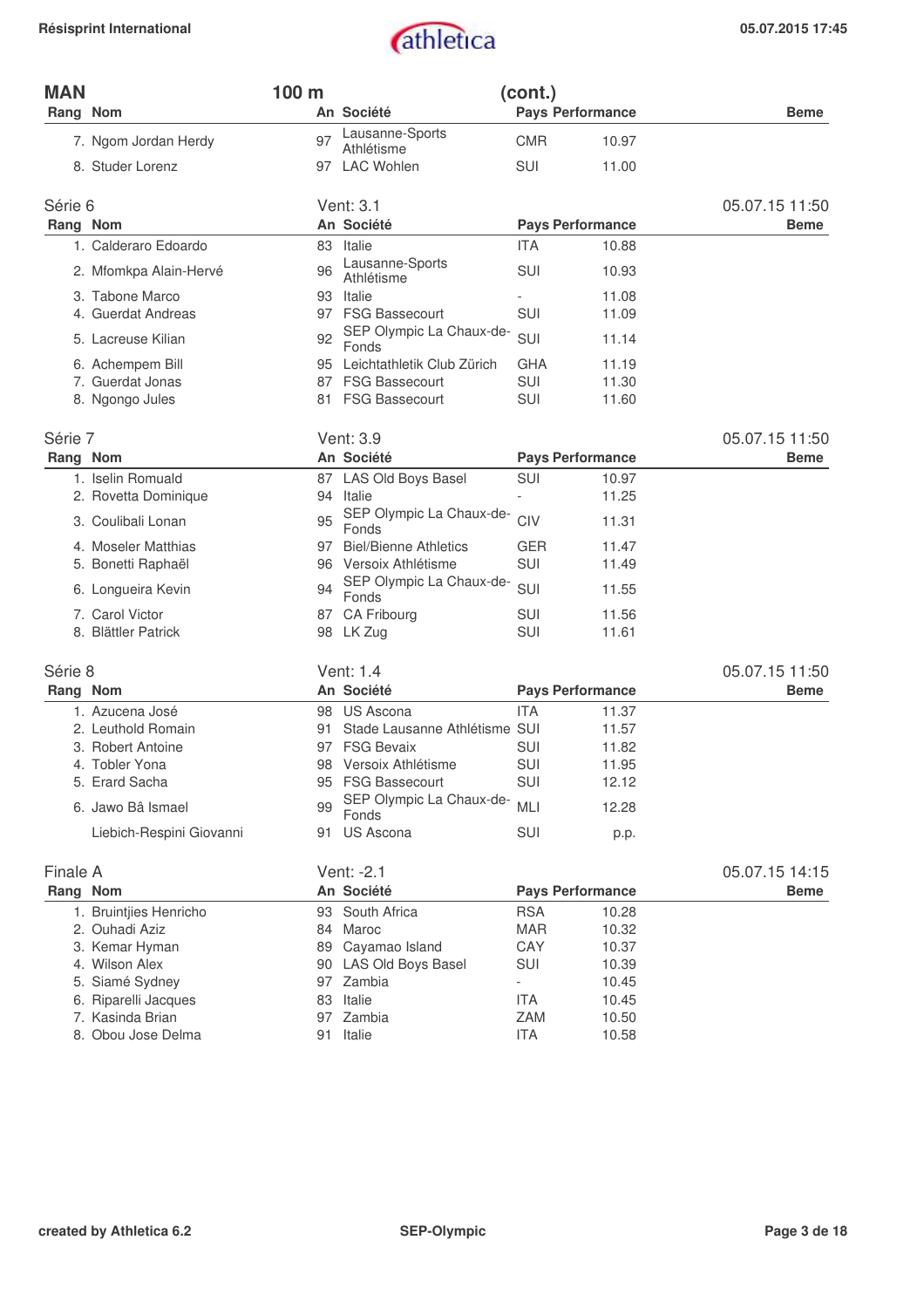

| Finale B |                          |    | Vent: -1.1                    |            |                         | 05.07.15 14:15 |
|----------|--------------------------|----|-------------------------------|------------|-------------------------|----------------|
|          | Rang Nom                 |    | An Société                    |            | <b>Pays Performance</b> | <b>Beme</b>    |
|          | 1. Raggui Brahim         |    | 87 France                     | <b>FRA</b> | 10.50                   |                |
|          | 2. Schenkel Reto Amaru   | 88 | LV Winterthur                 | SUI        | 10.53                   |                |
|          | 3. Ayanful Eugene        | 90 | Ghana                         |            | 10.59                   |                |
|          | 4. Chidamba Hazemba      | 97 | Zambia                        | ZAM        | 10.62                   |                |
|          | 5. Wicki Silvan          | 95 | LAS Old Boys Basel            | SUI        | 10.62                   |                |
|          | 6. Fongué Rolf Malcolm   | 87 | <b>GG Bern</b>                | <b>SUI</b> | 10.65                   |                |
|          | 7. Rigali Roberto        | 95 | Italie                        |            | 10.69                   |                |
|          | 8. Armfelt Carl          | 84 | Suede                         | <b>SWE</b> | 10.70                   |                |
| Finale C |                          |    | Vent: 0.6                     |            |                         | 05.07.15 14:15 |
|          | Rang Nom                 |    | An Société                    |            | <b>Pays Performance</b> | <b>Beme</b>    |
|          | 1. Zin Farias            | 95 | Italie                        | <b>ITA</b> | 10.56                   |                |
|          | 2. Brigida Mario         | 86 | Italie                        | <b>ITA</b> | 10.71                   |                |
|          | 3. Zandi Rad Eric-Kian   | 97 | Lausanne-Sports<br>Athlétisme | <b>SUI</b> | 10.80                   |                |
|          | 4. Wanheab Pin           | 85 | LV Langenthal                 | SUI        | 10.81                   |                |
|          | 5. Mubiayi Philemon      | 87 | France                        | <b>FRA</b> | 10.83                   |                |
|          | 6. Bianchini Piergiorgio | 93 | Italie                        | <b>ITA</b> | 10.92                   |                |
|          | 7. Lai Luca              | 92 | Italie                        |            | 10.93                   |                |
|          | Haas Andreas             | 96 | <b>STV Willisau</b>           | SUI        | p.p.                    |                |

96 STV Willisau SUI p.p.

**MAN 200 m** 

| Série 1             |    | Vent: 1.8                         |            |                         | 05.07.15 16:40 |
|---------------------|----|-----------------------------------|------------|-------------------------|----------------|
| Rang Nom            |    | An Société                        |            | <b>Pays Performance</b> | <b>Beme</b>    |
| 1. Müller Pascal    |    | 88 BTV Aarau LA                   | SUI        | 21.53                   |                |
| 2. Danesini Paolo   | 92 | Italie                            |            | 21.60                   |                |
| 3. Pavan Mario      | 95 | Italie                            |            | 22.03                   |                |
| 4. Casacci Davide   | 93 | Italie                            |            | 22.18                   |                |
| 5. Vergères Arnaud  | 95 | Versoix Athlétisme                | <b>SUI</b> | 22.46                   |                |
| 6. Joly Nicolas     |    | 88 France                         | <b>FRA</b> | 22.89                   |                |
| Série 2             |    | Vent: 1.7                         |            |                         | 05.07.15 16:40 |
| Rang Nom            |    | An Société                        |            | <b>Pays Performance</b> | <b>Beme</b>    |
| 1. Studer Lorenz    |    | 97 LAC Wohlen                     | <b>SUI</b> | 22.55                   |                |
| 2. Rufener Jonas    | 92 | CA Genève                         | <b>SUI</b> | 22.63                   |                |
| 3. Tall Boubacar    | 81 | France                            | <b>FRA</b> | 22.66                   |                |
| 4. Gyger Nathan     | 92 | <b>FSG Alle</b>                   | SUI        | 22.73                   |                |
| 5. Romerio Lucio    | 94 | <b>SFG Biasca</b>                 | <b>SUI</b> | 22.80                   |                |
| Lai Luca            | 92 | Italie                            |            | p.p.                    |                |
| Série 3             |    | Vent: 1.7                         |            |                         | 05.07.15 16:40 |
| Rang Nom            |    | An Société                        |            | <b>Pays Performance</b> | <b>Beme</b>    |
| 1. Schlegel Joël    | 97 | Leichtathletik Club Zürich        | <b>SUI</b> | 22.38                   |                |
| 2. Pejic Aleksandar | 94 | Leichtathletik Club Zürich        | <b>SUI</b> | 22.61                   |                |
| 3. Tabone Marco     | 93 | Italie                            |            | 22.77                   |                |
| 4. Lacreuse Kilian  | 92 | SEP Olympic La Chaux-de-<br>Fonds | SUI        | 23.00                   |                |
| 5. Maritz Yves      | 95 | TV Länggasse Bern                 | <b>SUI</b> | 23.02                   |                |
| 6. Azucena José     | 98 | <b>US Ascona</b>                  | <b>ITA</b> | 23.62                   |                |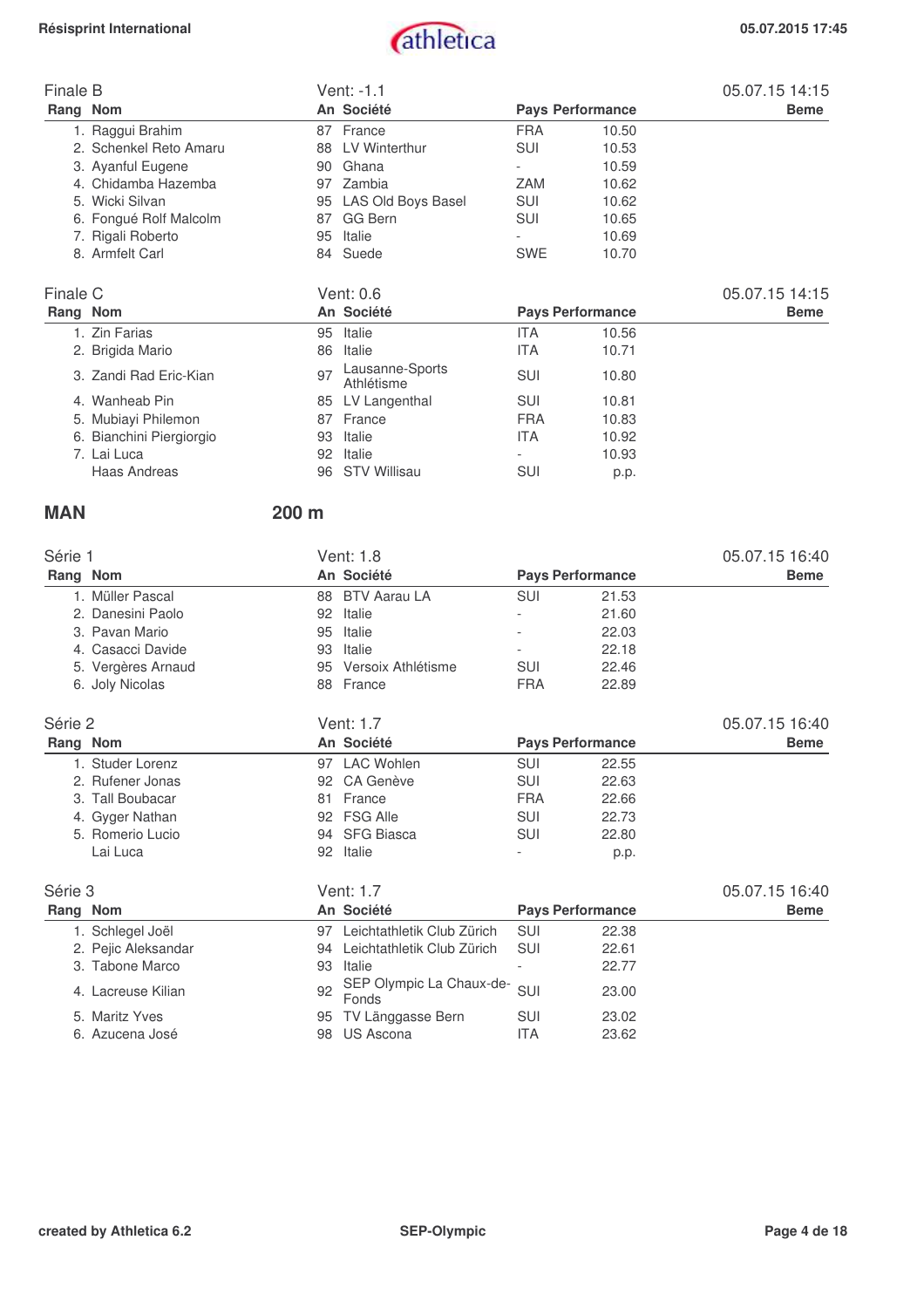

| Série 4 |                          |    | Vent: 1.3                         |            |                         | 05.07.15 16:40 |
|---------|--------------------------|----|-----------------------------------|------------|-------------------------|----------------|
|         | Rang Nom                 |    | An Société                        |            | <b>Pays Performance</b> | <b>Beme</b>    |
|         | 1. Olivieri Fabio        | 94 | Italie                            |            | 23.07                   |                |
|         | 2. Balsen Julien         | 86 | France                            | <b>FRA</b> | 23.26                   |                |
|         | 3. Moseler Matthias      | 97 | <b>Biel/Bienne Athletics</b>      | <b>GER</b> | 23.27                   |                |
|         | 4. Coulibali Lonan       | 95 | SEP Olympic La Chaux-de-<br>Fonds | CIV        | 23.60                   |                |
|         | 5. Yerly Sébastien       | 98 | CA Delémont                       | <b>SUI</b> | 23.72                   |                |
|         | 6. Fino Silvere          |    | 85 France                         | <b>FRA</b> | 23.95                   |                |
| Série 5 |                          |    | Vent: 1.3                         |            |                         | 05.07.15 16:40 |
|         | Rang Nom                 |    | An Société                        |            | <b>Pays Performance</b> | <b>Beme</b>    |
|         | 1. Tschudi Marc          |    | 99 LC Zurich                      | SUI        | 22.97                   |                |
|         | 2. Longueira Kevin       | 94 | SEP Olympic La Chaux-de-<br>Fonds | SUI        | 23.88                   |                |
|         | 3. Kaufmann Dario        | 98 | TV Länggasse Bern                 | SUI        | 24.21                   |                |
|         | 4. Amide Jonathan        | 85 | CA Genève                         | SUI        | 24.35                   |                |
|         | 5. Robert Antoine        | 97 | <b>FSG Bevaix</b>                 | SUI        | 24.80                   |                |
|         | Liebich-Respini Giovanni | 91 | US Ascona                         | <b>SUI</b> | p.p.                    |                |
| Série 6 |                          |    | Vent: 2.4                         |            |                         | 05.07.15 16:40 |
|         | Rang Nom                 |    | An Société                        |            | <b>Pays Performance</b> | <b>Beme</b>    |
|         | 1. Hank Cédric           | 99 | <b>LAC Wohlen</b>                 | SUI        | 22.71                   |                |
|         | 2. Meyer Remo            | 95 | <b>LAC Wohlen</b>                 | SUI        | 23.45                   |                |
|         | Erard Sacha              | 95 | <b>FSG Bassecourt</b>             | SUI        | p.p.                    |                |

### **MAN 400 m**

| Finale 1 |                     |    |                               |                         |       | 05.07.15 13:00 |  |  |
|----------|---------------------|----|-------------------------------|-------------------------|-------|----------------|--|--|
|          | Rang Nom            |    | An Société                    | <b>Pays Performance</b> |       | <b>Beme</b>    |  |  |
|          | 1. Blesio Andrea    | 95 | Italie                        |                         | 48.27 |                |  |  |
|          | 2. Rosenthal Philip |    | 96 Leichtathletik Club Zürich | SUI                     | 48.50 |                |  |  |
|          | 3. Pavan Mario      |    | 95 Italie                     |                         | 48.55 |                |  |  |
|          | 4. Pejic Aleksandar | 94 | Leichtathletik Club Zürich    | SUI                     | 48.83 |                |  |  |
|          | 5. Roth Timo        |    | 94 US Yverdon                 | SUI                     | 50.08 |                |  |  |
|          | <b>Toh Gerard</b>   |    | 95 France                     | <b>FRA</b>              | disg. |                |  |  |

| Finale 2 |                           |            |                               |                         |       | 05.07.15 13:00 |
|----------|---------------------------|------------|-------------------------------|-------------------------|-------|----------------|
|          | Rang Nom                  | An Société |                               | <b>Pays Performance</b> |       | <b>Beme</b>    |
|          | 1. Pascal Maxime          | 91         | France                        |                         | 48.50 |                |
|          | 2. Curabet Julien         |            | 93 France                     | <b>FRA</b>              | 48.71 |                |
|          | 3. Grossmann-Wirth Gilles |            | 94 France                     | <b>FRA</b>              | 48.81 |                |
|          | 4. Wyss Ryan              |            | 99 LC Fortuna Oberbaselbiet   | <b>SUL</b>              | 49.24 |                |
|          | 5. Salzgeber Laurent      |            | 95 Leichtathletik Club Zürich | SUI                     | 49.26 |                |
|          | 6. Jost Samuel            |            | 90 LC Regensdorf              | <b>SUI</b>              | 49.57 |                |

|                                                                                                                                                 |            |       | 05.07.15 13:00          |
|-------------------------------------------------------------------------------------------------------------------------------------------------|------------|-------|-------------------------|
| An Société                                                                                                                                      |            |       | <b>Beme</b>             |
| 97 LC Kirchberg                                                                                                                                 | <b>SUI</b> | 49.69 |                         |
| 94 Italie                                                                                                                                       |            | 49.97 |                         |
| 94 France                                                                                                                                       | <b>FRA</b> | 51.09 |                         |
| 86 France                                                                                                                                       | <b>FRA</b> | 51.66 |                         |
| 98 TV Länggasse Bern                                                                                                                            | <b>SUI</b> | 52.59 |                         |
| 87 France                                                                                                                                       | <b>FRA</b> | 52.89 |                         |
| Finale 3<br>Rang Nom<br>1. Notz Vincent<br>2. Olivieri Fabio<br>3. Duqueyroix Arnaud<br>4. Balsen Julien<br>5. Stalder Tim<br>6. Diringer Johan |            |       | <b>Pays Performance</b> |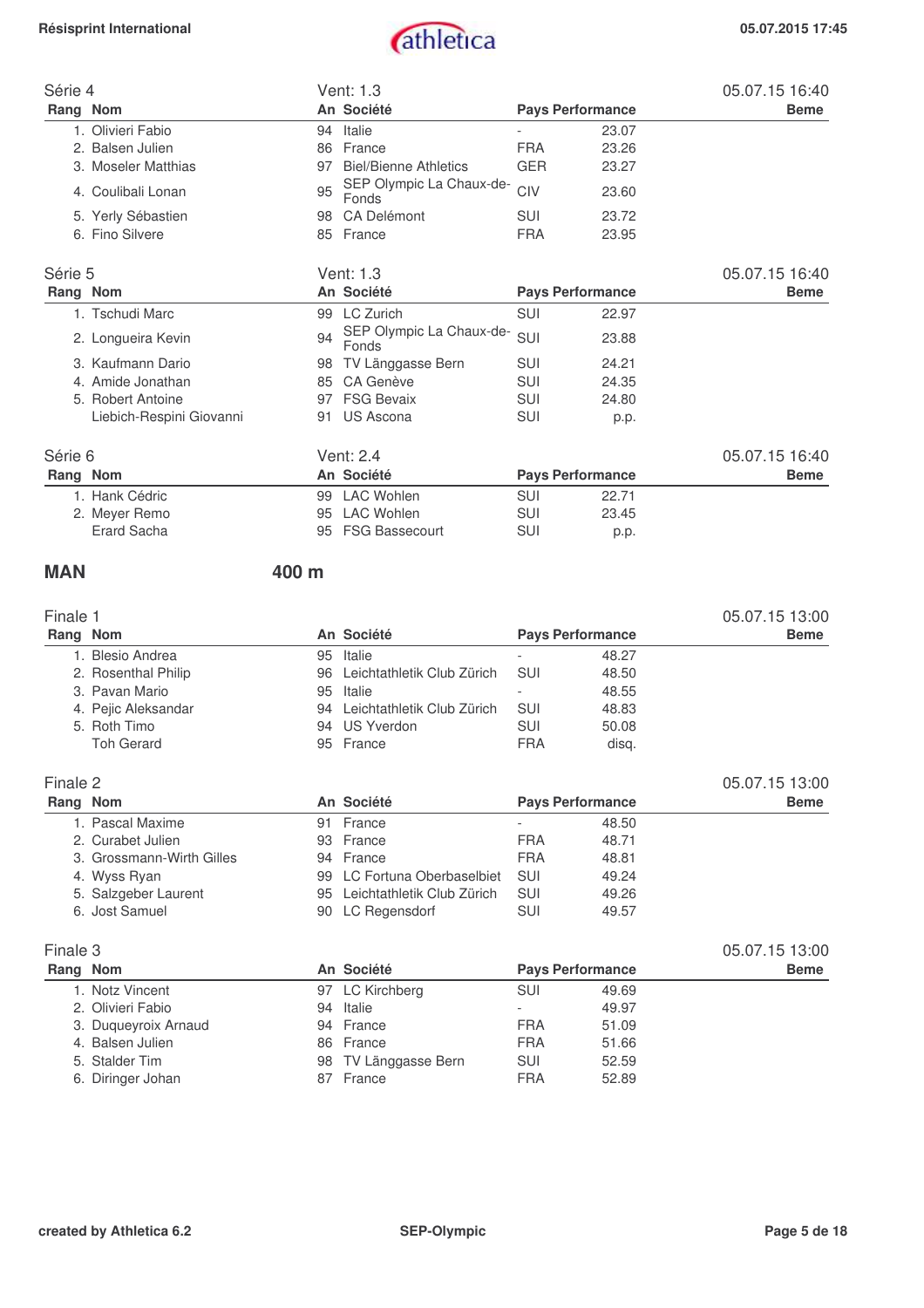

05.07.15 16:20

## Finale 4 05.07.15 13:00 Pays Performance **Beme** 1. Silva Alves André 97 Stade Genève SUI 51.06 2. Rayroud Sylvain **91 Stade Lausanne Athlétisme SUI** 51.51 3. Coulibali Lonan 95 SEP Olympic La Chaux-de-Fonds CIV 51.92 4. Fleury Benjamin 91 FSG Bassecourt SUI 52.02 5. Didier Lucas 95 France FRA 52.39 6. Luterbacher Pascal 92 TV Länggasse Bern SUI Finale 5 05.07.15 13:00

| Filidle 5           |                       |            |                         | 00.07.10 TO.00 |
|---------------------|-----------------------|------------|-------------------------|----------------|
| Rang Nom            | An Société            |            | <b>Pays Performance</b> | <b>Beme</b>    |
| 1. Williams Titouan | 98 Versoix Athlétisme | SUI        | 52.23                   |                |
| 2. Fino Silvere     | 85 France             | <b>FRA</b> | 52.72                   |                |
| 3. Hodel Mathias    | 95 CEP Cortaillod     | SUI        | 53.13                   |                |
| 4. Zanasco Basile   | 97 Stade Genève       | SUI        | 53.53                   |                |
| Flury Joël          | 96 BTV Aarau LA       | SUI        | p.p.                    |                |
| Rohr Silvan         | 97 BTV Aarau LA       | SUI        | p.p.                    |                |
|                     |                       |            |                         |                |

### **MAN 800 m**

| ю<br>c |  |
|--------|--|
|--------|--|

| Rang Nom |                      |    | An Société                        | <b>Pays Performance</b>  |         | <b>Beme</b> |
|----------|----------------------|----|-----------------------------------|--------------------------|---------|-------------|
|          | 1. Pecanha Fabiano   |    | 82 Brazil                         |                          | 1:49.33 |             |
|          | 2. Schöpfer Matthias |    | 92 STV Sempach                    | <b>SUI</b>               | 1:50.97 |             |
|          | 3. Dupré Arnaud      | 97 | CS Le Mouret                      | <b>SUI</b>               | 1:53.13 |             |
|          | 4. Schöpfer David    | 94 | <b>STV Sempach</b>                | <b>SUI</b>               | 1:53.54 |             |
|          | 5. Lüthi Tobias      | 91 | LV Langenthal                     | <b>SUI</b>               | 1:57.09 |             |
|          | 6. Fouquet Meddy     | 91 | CEP Cortaillod                    | <b>FRA</b>               | 1:59.04 |             |
|          | 7. Casarin Francois  | 96 | France                            | <b>FRA</b>               | 2:00.98 |             |
|          | 8. Weinachter Kevin  | 88 | France                            | $\overline{\phantom{a}}$ | 2:03.19 |             |
|          | 9. Rohr Silvan       | 97 | <b>BTV Aarau LA</b>               | <b>SUI</b>               | 2:05.12 |             |
| 10.      | Macoritto Janis      | 98 | SEP Olympic La Chaux-de-<br>Fonds | <b>ITA</b>               | 2:09.01 |             |
|          | 11. Gigon Marc       | 97 | <b>FSG Alle</b>                   | <b>SUI</b>               | 2:24.46 |             |
|          | Salm Raphael         | 89 | LV Langenthal                     | SUI                      | aband.  |             |

### **MAN 110 m haies 106.7**

 $Q =$ Vainqueur de série  $Q^* =$ Vainqueur de série Tiré au sort q =Meilleure performance q<sup>\*</sup> =Meilleure performance Tiré au sort vQ =renonce

| Série 1                                     | Vent: 1.1                   |                                  | 05.07.15 10:55 |
|---------------------------------------------|-----------------------------|----------------------------------|----------------|
| Rang Nom                                    | An Société                  | <b>Pays Performance</b>          | <b>Beme</b>    |
| 1. De Vries Ruan                            | 86 Afrique du Sud           | <b>RSA</b><br>13.90 <sub>a</sub> |                |
| 2. Doucouré Ladji                           | France<br>83                | <b>FRA</b><br>14.09 $a$          |                |
| 3. Rasul Dabo                               | Portugal<br>89              | <b>POR</b><br>14.14 $q$          |                |
| 4. Meyer Maurus                             | 95 TSV Rothenburg athletics | <b>SUI</b><br>14.39 a            |                |
| 5. Schneider Benjamin                       | 94 LAS Old Boys Basel       | SUI<br>14.76 a                   |                |
| 6. Manoha Sylvain                           | 88 France                   | <b>FRA</b><br>14.83 $q$          |                |
| 7. Somé Florian                             | 94 France                   | <b>FRA</b><br>$15.45 \text{ g}$  |                |
| Série 2                                     | Vent: 0.7                   |                                  | 05.07.15 10:55 |
| Rang Nom                                    | An Société                  | <b>Pays Performance</b>          | <b>Beme</b>    |
| 1. Forbes Ronald                            | 85 Cayamao Island           | <b>CAM</b><br>13.74 $q$          |                |
| Do Nasciemento do Paraizo<br>2.<br>Jonathan | Brazil<br>90                | <b>BRA</b><br>13.80 $q$          |                |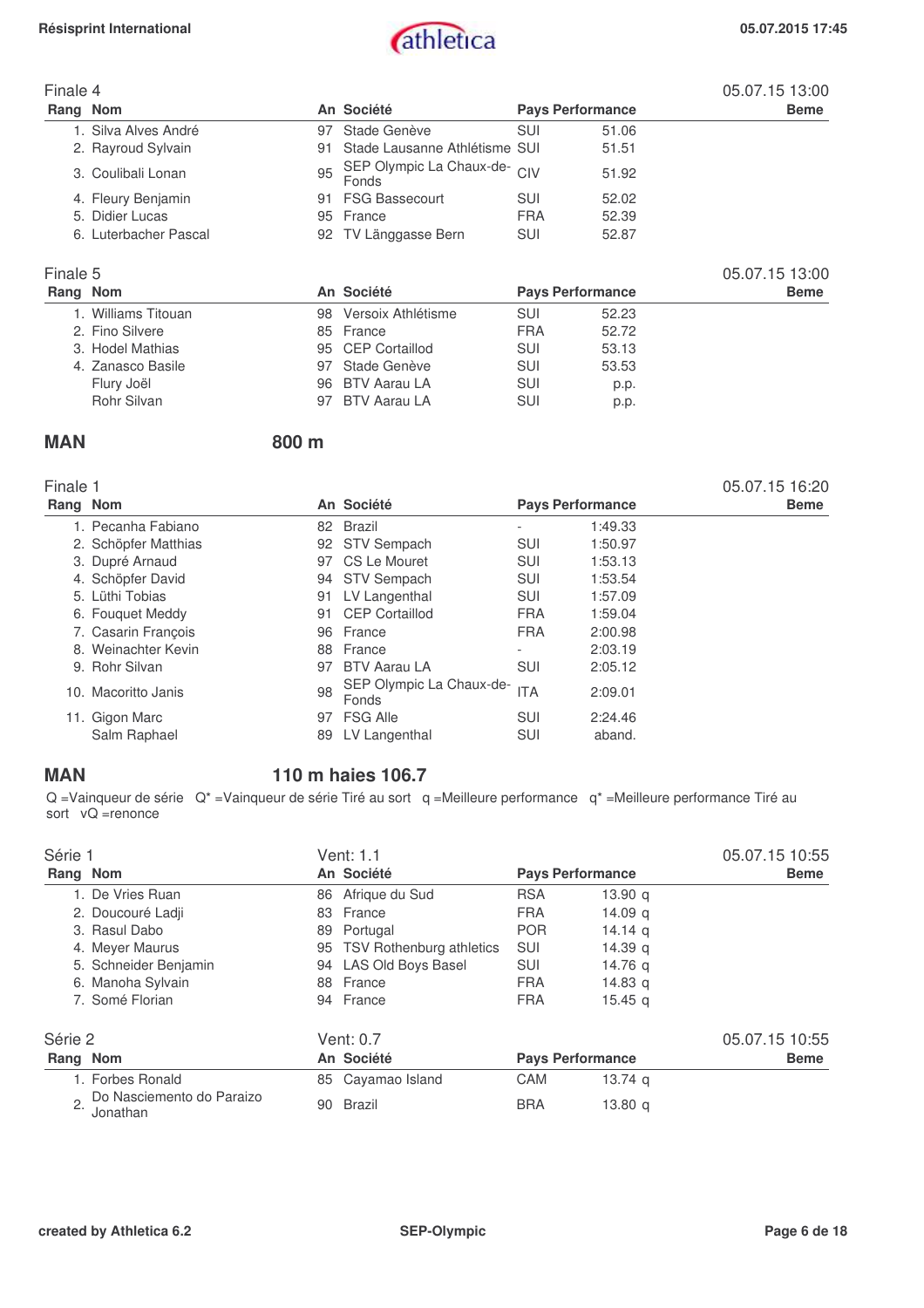# Résisprint International **and alleface** and a contract of the contract of the contract of the contract of the contract of the contract of the contract of the contract of the contract of the contract of the contract of the

| <b>MAN</b>       |                                       |    | 110 m haies 106.7               | (cont.)    |                         |                |
|------------------|---------------------------------------|----|---------------------------------|------------|-------------------------|----------------|
| Rang Nom         |                                       |    | An Société                      |            | <b>Pays Performance</b> | <b>Beme</b>    |
|                  | 3. Casale Nicolò                      | 93 | Italie                          |            | 14.28 $q$               |                |
|                  | 4. Page Michael                       | 88 | GG Bern                         | SUI        | 14.38 $q$               |                |
|                  | 5. Keller Thomas                      | 73 | LAS Old Boys Basel              | SUI        | 14.81 $q$               |                |
|                  | 6. Miskovic Marko                     |    | 92 Serbie                       | <b>SRB</b> | 15.10 q                 |                |
| Finale A         |                                       |    | Vent: 1.3                       |            |                         | 05.07.15 13:30 |
| Rang Nom         |                                       |    | An Société                      |            | <b>Pays Performance</b> | <b>Beme</b>    |
|                  | 1. Forbes Ronald                      |    | 85 Cayamao Island               | CAM        | 13.47                   |                |
| $\overline{2}$ . | Do Nasciemento do Paraizo<br>Jonathan | 90 | <b>Brazil</b>                   | <b>BRA</b> | 13.67                   |                |
|                  | 3. Doucouré Ladji                     | 83 | France                          | <b>FRA</b> | 13.85                   |                |
|                  | 4. De Vries Ruan                      | 86 | Afrique du Sud                  | <b>RSA</b> | 13.87                   |                |
|                  | 5. Casale Nicolò                      | 93 | Italie                          |            | 14.25                   |                |
| 6.               | Rasul Dabo                            | 89 | Portugal                        | <b>POR</b> | 14.26                   |                |
|                  | 7. Page Michael                       | 88 | GG Bern                         | <b>SUI</b> | 14.36                   |                |
|                  | Meyer Maurus                          | 95 | <b>TSV Rothenburg athletics</b> | SUI        | p.p.                    |                |
| Finale B         |                                       |    | Vent: -1.2                      |            |                         | 05.07.15 13:30 |
| Rang Nom         |                                       |    | An Société                      |            | <b>Pays Performance</b> | <b>Beme</b>    |
|                  | 1. Miskovic Marko                     |    | 92 Serbie                       | <b>SRB</b> | 14.56                   |                |
|                  | 2. Schneider Benjamin                 |    | 94 LAS Old Boys Basel           | SUI        | 14.77                   |                |

| 2. Schneider Benjamin | 94 LAS Old Boys Basel | SUI | 14.77 |
|-----------------------|-----------------------|-----|-------|
| 3. Manoha Sylvain     | 88 France             | FRA | 14.77 |
| 4. Keller Thomas      | 73 LAS Old Boys Basel | SUI | 14.90 |
| 5. Somé Florian       | 94 France             | FRA | 15.59 |
|                       |                       |     |       |

### **MAN 400 m haies 91.4**

| Finale 1 |                      |    |                            |            |                         | 05.07.15 15:10 |
|----------|----------------------|----|----------------------------|------------|-------------------------|----------------|
| Rang Nom |                      |    | An Société                 |            | <b>Pays Performance</b> | <b>Beme</b>    |
|          | 1. Seghaier Mohamed  | 88 | Tunisie                    |            | 49.22                   |                |
|          | 2. Cray Eric         | 88 | Philippines                |            | 49.67                   |                |
|          | 3. Francois Mickael  | 88 | France                     | <b>FRA</b> | 50.15                   |                |
|          | 4. Lambrughi Mario   | 92 | Italie                     |            | 50.43                   |                |
|          | 5. Mahau Suguimati   | 84 | Brazil                     | <b>BRA</b> | 51.02                   |                |
|          | 6. Panizza Giacomo   | 89 | Italie                     | <b>ITA</b> | 51.60                   |                |
| Finale 2 |                      |    |                            |            |                         | 05.07.15 15:10 |
| Rang Nom |                      |    | An Société                 |            | <b>Pays Performance</b> | <b>Beme</b>    |
|          | 1. Le Guen Kavan     |    | 92 France                  | <b>FRA</b> | 51.89                   |                |
|          | 2. Tanagli Tommaso   | 95 | Italie                     |            | 52.82                   |                |
|          | 3. Brand Dany        | 96 | Leichtathletik Club Zürich | SUI        | 53.05                   |                |
|          | 4. Samangaray Baba   | 88 | France                     | <b>FRA</b> | 53.17                   |                |
|          | 5. Bertogal Bruno    | 90 | France                     | <b>FRA</b> | 53.93                   |                |
|          | Salcedas Fabien      |    | 95 France                  | <b>FRA</b> | p.p.                    |                |
| Finale 3 |                      |    |                            |            |                         | 05.07.15 15:10 |
| Rang Nom |                      |    | An Société                 |            | <b>Pays Performance</b> | <b>Beme</b>    |
|          | 1. Gadaleta Marco    | 92 | Italie                     |            | 53.78                   |                |
|          | 2. Clemencio Raphael | 94 | <b>STB Leichtathletik</b>  | <b>SUI</b> | 54.81                   |                |
|          | 3. Tarlet Theo       | 97 | France                     | <b>FRA</b> | 56.10                   |                |
|          | 4. Zutter Patrick    | 90 | <b>BTV Aarau LA</b>        | SUI        | 56.86                   |                |
|          | 5. Herren Dominik    | 96 | <b>STB Leichtathletik</b>  | SUI        | 57.49                   |                |

6. Schmocker Stefan

96 STB Leichtathletik SUI 57.49<br>94 GG Bern SUI 57.64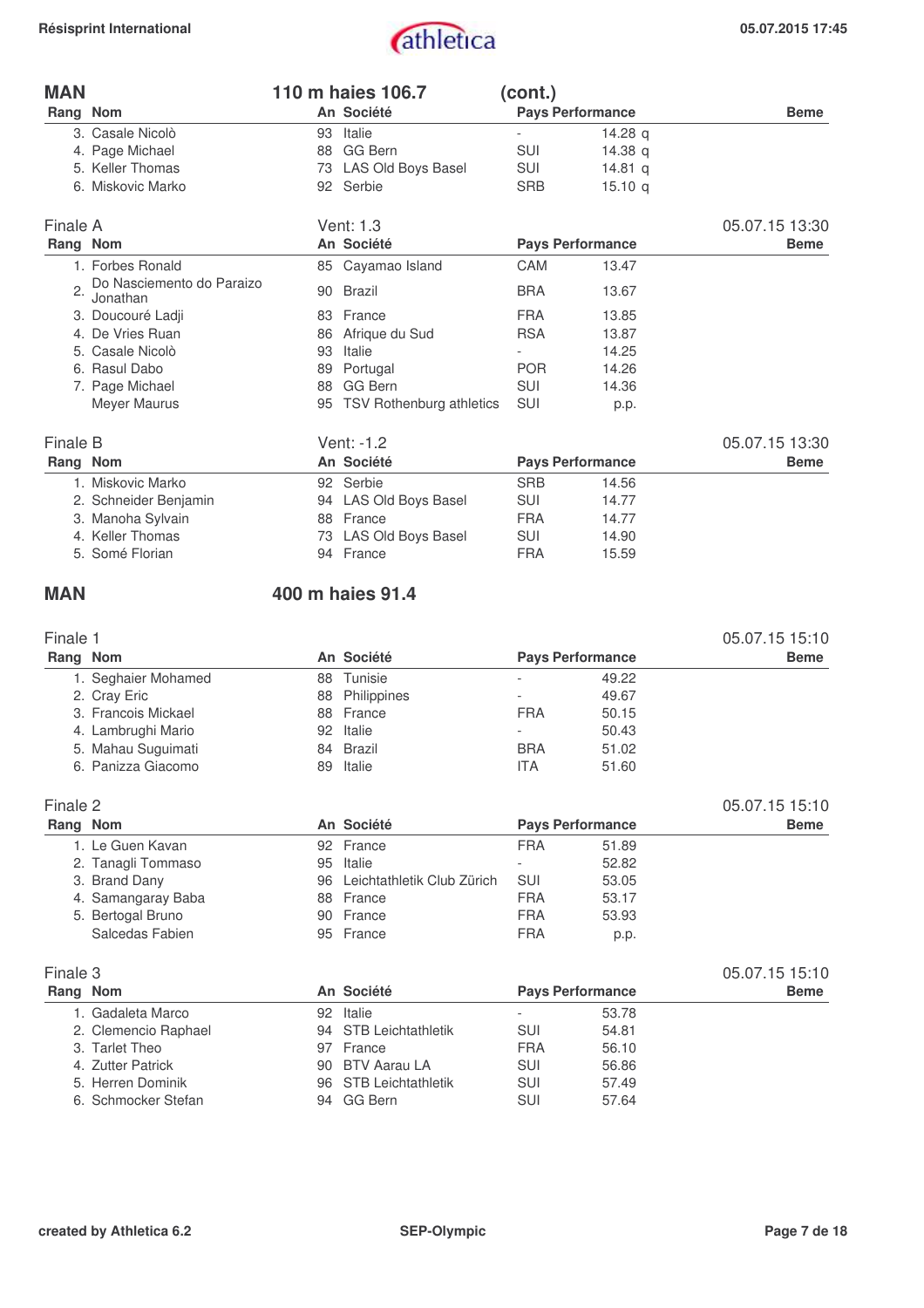

### Finale 4 05.07.15 15:10<br>Rang Nom **An Société** Pays Performance 05.07.15 15:10 **Pays Performance** 1. Schneider Gaël 88 CA Broyard SUI 58.30 2. Meier Yannick 86 LV Wettingen-Baden SUI 58.47 3. Heller Jan 63. Novemberg 197 LC Kirchberg 63.99 SUI

### **MAN** Hauteur

| Finale 1 |                                                                                                                    |             |                         |      | 05.07.15 14:50 |
|----------|--------------------------------------------------------------------------------------------------------------------|-------------|-------------------------|------|----------------|
| Rang Nom |                                                                                                                    | An Société  | <b>Pays Performance</b> |      | <b>Beme</b>    |
|          | 1. Kgosiemang Kabelo                                                                                               | 86 Botswana | <b>BOT</b>              | 2.17 |                |
|          | Essais: (2.06, O/2.06, O/2.12, O/2.12, O/2.17, XO/2.17, XO/2.21, XXX/2.21, XXX)                                    |             |                         |      |                |
|          | 2. Leuthold Romain <b>1992</b> Stade Lausanne Athlétisme SUI                                                       |             |                         | 1.95 |                |
|          | Essais: (1.85, O/1.85, O/1.90, O/1.90, O/1.95, XO/1.95, XO/2.00, XXX/2.00, XXX)                                    |             |                         |      |                |
|          | Osterwalder Jan                                                                                                    | 93 GG Bern  | SUI                     | 1.95 |                |
|          | Essais: (1.80, O / 1.80, O / 1.85, O / 1.85, O / 1.90, O / 1.90, O / 1.95, XO / 1.95, XO / 2.00, XXX / 2.00, XXX ) |             |                         |      |                |
|          | 4. Jean-Bart Vladimir                                                                                              | 92 France   | <b>FRA</b>              | 1.90 |                |
|          | Essais: (1.80, O / 1.80, O / 1.85, O / 1.85, O / 1.90, O / 1.90, O / 1.95, XXX / 1.95, XXX)                        |             |                         |      |                |
|          | 5. Bringel Leo                                                                                                     | 95 FSG Alle | SUI                     | 1.85 |                |
|          | Essais: (1.80, XXO / 1.80, XXO / 1.85, O / 1.85, O / 1.90, XXX / 1.90, XXX)                                        |             |                         |      |                |
|          |                                                                                                                    |             |                         |      |                |

### **MAN Perche**

| Finale 1                          |                                           |                                                                                                                                                                                                                                                                                                                                                                                                                                                                                                                                                                   |                                                                                                    | 05.07.15 11:20                                                                                                                                                                                                                                                                                                          |
|-----------------------------------|-------------------------------------------|-------------------------------------------------------------------------------------------------------------------------------------------------------------------------------------------------------------------------------------------------------------------------------------------------------------------------------------------------------------------------------------------------------------------------------------------------------------------------------------------------------------------------------------------------------------------|----------------------------------------------------------------------------------------------------|-------------------------------------------------------------------------------------------------------------------------------------------------------------------------------------------------------------------------------------------------------------------------------------------------------------------------|
| Rang Nom                          |                                           |                                                                                                                                                                                                                                                                                                                                                                                                                                                                                                                                                                   |                                                                                                    | <b>Beme</b>                                                                                                                                                                                                                                                                                                             |
| 1. Guenot Lucas                   |                                           | FRA                                                                                                                                                                                                                                                                                                                                                                                                                                                                                                                                                               | 4.70                                                                                               |                                                                                                                                                                                                                                                                                                                         |
|                                   |                                           |                                                                                                                                                                                                                                                                                                                                                                                                                                                                                                                                                                   |                                                                                                    |                                                                                                                                                                                                                                                                                                                         |
| 2. Jost Marco                     |                                           | -SUI-                                                                                                                                                                                                                                                                                                                                                                                                                                                                                                                                                             | 4.70                                                                                               |                                                                                                                                                                                                                                                                                                                         |
|                                   |                                           |                                                                                                                                                                                                                                                                                                                                                                                                                                                                                                                                                                   |                                                                                                    |                                                                                                                                                                                                                                                                                                                         |
|                                   |                                           | SUI                                                                                                                                                                                                                                                                                                                                                                                                                                                                                                                                                               | 4.60                                                                                               |                                                                                                                                                                                                                                                                                                                         |
|                                   |                                           |                                                                                                                                                                                                                                                                                                                                                                                                                                                                                                                                                                   |                                                                                                    |                                                                                                                                                                                                                                                                                                                         |
|                                   |                                           | SUI                                                                                                                                                                                                                                                                                                                                                                                                                                                                                                                                                               | 4.20                                                                                               |                                                                                                                                                                                                                                                                                                                         |
|                                   |                                           |                                                                                                                                                                                                                                                                                                                                                                                                                                                                                                                                                                   |                                                                                                    |                                                                                                                                                                                                                                                                                                                         |
| 5. Bichsel Oliver                 |                                           | <b>SUI</b>                                                                                                                                                                                                                                                                                                                                                                                                                                                                                                                                                        | 4.20                                                                                               |                                                                                                                                                                                                                                                                                                                         |
|                                   |                                           |                                                                                                                                                                                                                                                                                                                                                                                                                                                                                                                                                                   |                                                                                                    |                                                                                                                                                                                                                                                                                                                         |
| 6. Vidier Theo                    |                                           | <b>FRA</b>                                                                                                                                                                                                                                                                                                                                                                                                                                                                                                                                                        | 3.80                                                                                               |                                                                                                                                                                                                                                                                                                                         |
|                                   |                                           |                                                                                                                                                                                                                                                                                                                                                                                                                                                                                                                                                                   |                                                                                                    |                                                                                                                                                                                                                                                                                                                         |
| 7. Bührer Leon                    |                                           | SUI                                                                                                                                                                                                                                                                                                                                                                                                                                                                                                                                                               | 3.40                                                                                               |                                                                                                                                                                                                                                                                                                                         |
|                                   |                                           |                                                                                                                                                                                                                                                                                                                                                                                                                                                                                                                                                                   |                                                                                                    |                                                                                                                                                                                                                                                                                                                         |
| Dal Pont Riccardo <b>Dal Pont</b> |                                           | SUI                                                                                                                                                                                                                                                                                                                                                                                                                                                                                                                                                               | sans.R.                                                                                            |                                                                                                                                                                                                                                                                                                                         |
|                                   |                                           |                                                                                                                                                                                                                                                                                                                                                                                                                                                                                                                                                                   |                                                                                                    |                                                                                                                                                                                                                                                                                                                         |
|                                   | Essais: (sans.R. / 3.40, XXX / 3.40, XXX) | An Société<br>91 France<br>3. Matthys Frédéric <b>3. State State State State State State State State State State State State State State State State State State State State State State State State State State State State State State State State State </b><br>4. Liebich-Respini Giovanni 91 US Ascona<br>Essais: (4.20, O / 4.20, O / 4.40, XXX / 4.40, XXX)<br>94 STB Leichtathletik<br>Essais: (4.20, XO / 4.20, XO / 4.40, XXX / 4.40, XXX)<br>99 France<br>96 STB Leichtathletik<br>Essais: (3.40, O / 3.40, O / 3.60, XXX / 3.60, XXX)<br>98 US Ascona | 94 LC Emmenstrand<br>Essais: (4.50, XXO / 4.50, XXO / 4.70, XO / 4.70, XO / 4.90, XXX / 4.90, XXX) | <b>Pays Performance</b><br>Essais: (4.30, O / 4.30, O / 4.50, O / 4.50, O / 4.70, O / 4.70, O / 4.80, XXX / 4.80, XXX)<br>Essais: (4.20, O / 4.20, O / 4.40, XO / 4.40, XO / 4.60, O / 4.60, O / 4.80, XXX / 4.80, XXX)<br>Essais: (3.40, O / 3.40, O / 3.60, O / 3.60, O / 3.80, O / 3.80, O / 4.00, XXX / 4.00, XXX ) |

## **MAN Longueur**

| Finale 1 |                                                                |    |                               |                         |      |      | 05.07.15 10:55 |
|----------|----------------------------------------------------------------|----|-------------------------------|-------------------------|------|------|----------------|
| Rang Nom |                                                                |    | An Société                    | <b>Pays Performance</b> |      | Vent | <b>Beme</b>    |
|          | 1. Ngom Jordan Herdy                                           | 97 | Lausanne-Sports<br>Athlétisme | <b>CMR</b>              | 6.95 | 1.0  |                |
|          | Essais: (X/X/6.94, 0.5/6.95, 1.0/6.91, 1.2/6.78, 0.9)          |    |                               |                         |      |      |                |
|          | 2. Konta Massaman                                              |    | 95 France                     | <b>FRA</b>              | 6.62 | 1.0  |                |
|          | Essais: (6.62, 1.0/6.24, 2.3/X/X/6.34, 0.0/X)                  |    |                               |                         |      |      |                |
|          | 3. Meyer Remo                                                  |    | 95 LAC Wohlen                 | <b>SUI</b>              | 6.29 | 0.5  |                |
|          | Essais: (5.77, 1.2 / ren. / ren. / X / 6.29, 0.5 / 6.02, -1.0) |    |                               |                         |      |      |                |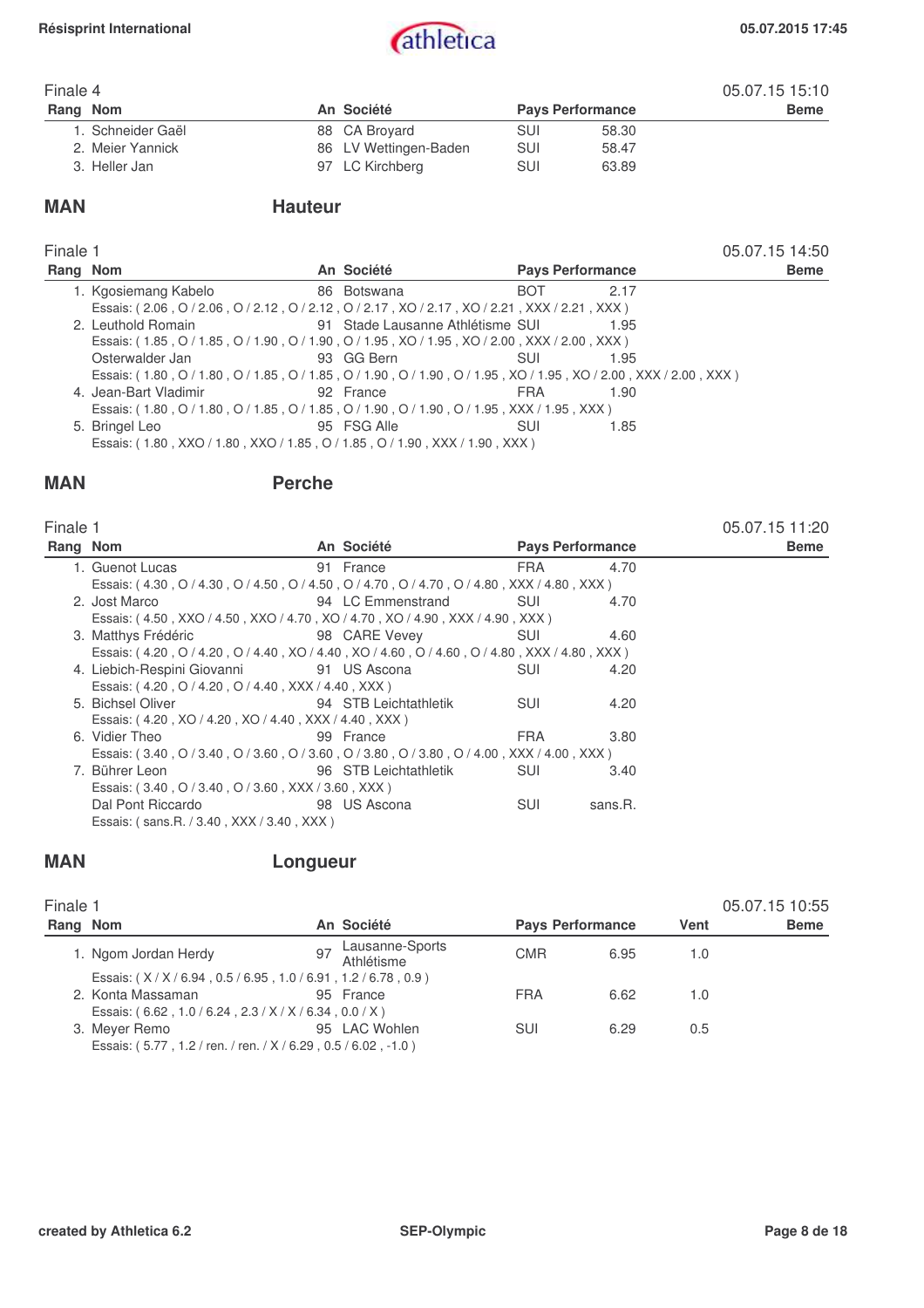| <b>MAN</b> |                                      | Longueur |            | (cont.)                  |                         |      |             |
|------------|--------------------------------------|----------|------------|--------------------------|-------------------------|------|-------------|
| Rang Nom   |                                      |          | An Société |                          | <b>Pays Performance</b> | Vent | <b>Beme</b> |
|            | Casale Nicolò<br>Essais: (p.p.)      |          | 93 Italie  | $\overline{\phantom{a}}$ | p.p.                    |      |             |
|            | Li Veli Alessandro<br>Essais: (p.p.) |          | 96 Italie  | $\overline{\phantom{a}}$ | p.p.                    |      |             |

# **MAN** Triple

| <b>Finale</b> |  |
|---------------|--|
|---------------|--|

| Finale 1 |                                                               |                                                                            |            |                         |        | 05.07.15 14:30 |
|----------|---------------------------------------------------------------|----------------------------------------------------------------------------|------------|-------------------------|--------|----------------|
| Rang Nom |                                                               | An Société                                                                 |            | <b>Pays Performance</b> | Vent   | <b>Beme</b>    |
|          | 1. Swiderski Adrian                                           | 86 Poland                                                                  | POL.       | 16.57                   | 1.2    |                |
|          | Essais: (X / X / X / 16.57, 1.2 / X / 15.89, -2.3)            |                                                                            |            |                         |        |                |
|          | 2. Solanas Sergio                                             | 87 Spain                                                                   | <b>ESP</b> | 16.52                   | $-1.9$ |                |
|          |                                                               | Essais: (ren. / X / 16.21, -1.4 / 16.07, -1.2 / 16.52, -1.9 / 16.20, -2.5) |            |                         |        |                |
|          | 3. Cassemiro Jean                                             | 90 Brazil                                                                  | <b>BRA</b> | 15.88                   | $-1.1$ |                |
|          |                                                               | Essais: (15.88, -1.1 / X / X / 15.60, -2.9 / 15.81, -1.4 / 15.50, -2.0)    |            |                         |        |                |
|          | 4. Seiler Martin                                              | 89 Germany                                                                 | <b>GER</b> | 15.70                   | 0.6    |                |
|          | Essais: (15.17, -1.9 / X / 15.70, 0.6 / 15.38, -2.8 / X / X)  |                                                                            |            |                         |        |                |
|          | 5. Jasper Martin                                              | 89 Germany                                                                 | <b>GER</b> | 15.69                   | $-1.9$ |                |
|          | Essais: (X/15.39, -1.8/15.12, -1.6/X/X/15.69, -1.9)           |                                                                            |            |                         |        |                |
|          | 6. Gandou Adil                                                | 93 Maroc                                                                   | MAR        | 15.32                   | $-1.6$ |                |
|          | Essais: (aband. / X / 15.32, -1.6 / X)                        |                                                                            |            |                         |        |                |
|          | 7. Desa Mateus                                                | 95 Brazil                                                                  | <b>BRA</b> | 15.20                   | 0.1    |                |
|          | Essais: (X/X/X/X/15.20, 0.1/14.65, -1.7)                      |                                                                            |            |                         |        |                |
|          | 8. Rovetta Dominique                                          | 94 Italie                                                                  |            | 15.18                   | $-2.7$ |                |
|          | Essais: (15.18, -2.7 / 14.65, -2.1 / X / X / 13.35, -0.9 / X) |                                                                            |            |                         |        |                |
|          | 9. Keller David                                               | 94 LC Luzern                                                               | SUI        | 13.39                   | 1.6    |                |
|          | Essais: (X/13.35, 0.9/13.29, 2.8/13.39, 1.6/X/13.16, 1.4)     |                                                                            |            |                         |        |                |

## **MASTERS M 200 m**

| Finale 1 |                     |    | Vent: -0.7          |                         |       | 05.07.15 15:55 |
|----------|---------------------|----|---------------------|-------------------------|-------|----------------|
| Rang Nom |                     |    | An Société          | <b>Pays Performance</b> |       | <b>Beme</b>    |
|          | 1. Demonte Enrico   | 88 | Italie              | <b>ITA</b>              | 20.55 |                |
|          | 2. Wissman Johan    |    | 82 Sweden           | <b>SWE</b>              | 20.74 |                |
|          | 3. Arnalto Abrantes | 86 | Portugal            |                         | 21.15 |                |
|          | Isaac Makwala       | 85 | <b>Botswana</b>     | <b>BOT</b>              | p.p.  |                |
|          | Jarrin Solomon      | 86 | Trinidad and Tobago | <b>TRI</b>              | p.p.  |                |
|          | <b>Wilson Alex</b>  | 90 | LAS Old Boys Basel  | SUI                     | p.p.  |                |
| Finale 2 |                     |    | Vent: -2.1          |                         |       | 05.07.15 15:55 |
| Rang Nom |                     |    | An Société          | <b>Pays Performance</b> |       | <b>Beme</b>    |
|          | 1. Ouhadi Aziz      |    | 84 Maroc            | <b>MAR</b>              | 21.01 |                |
|          | 2. Pivotto Pietro   | 95 | Italie              |                         | 21.44 |                |
|          | 3. Raggui Brahim    | 87 | France              | <b>FRA</b>              | 21.60 |                |
|          | 4. Spanò Jacopo     | 95 | Italie              |                         | 21.63 |                |
|          | 5. Saviour Kombe    | 91 | Zambia              | ZAM                     | 21.81 |                |
|          | 6. Zin Farias       | 95 | Italie              | ITA                     | 21.82 |                |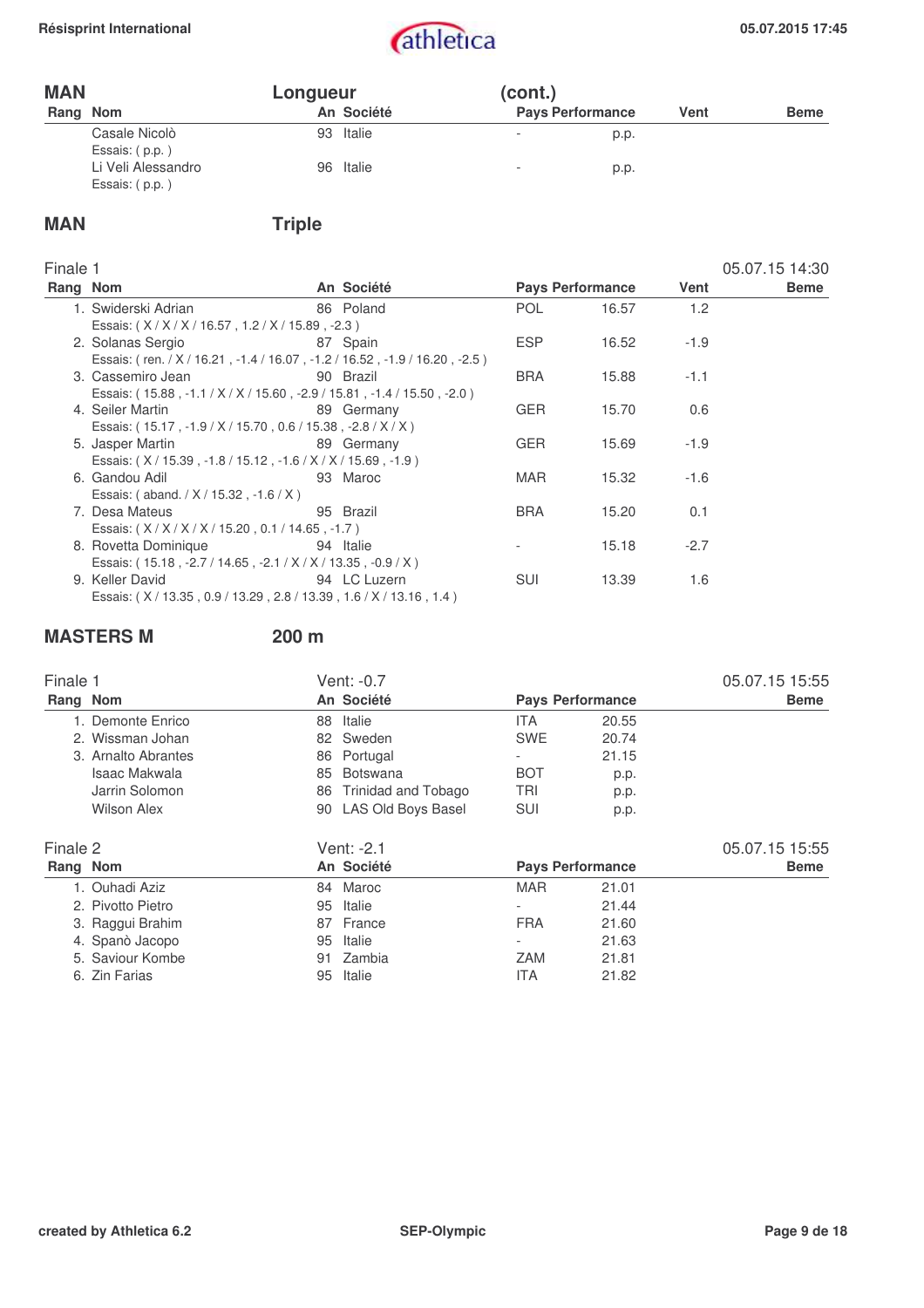

| Finale 3 |                    |    | Vent: -2.2   | 05.07.15 15:55 |                         |             |
|----------|--------------------|----|--------------|----------------|-------------------------|-------------|
| Rang Nom |                    |    | An Société   |                | <b>Pays Performance</b> | <b>Beme</b> |
|          | 1. Rodella Stefano |    | 93 Italie    |                | 21.99                   |             |
|          | 2. Thürkauf Marco  |    | 94 TV Riehen | <b>SUI</b>     | 22.52                   |             |
|          | 3. Oniangue Elie   |    | 92 France    | <b>FRA</b>     | 22.60                   |             |
|          | 4. Toure Abdoulaye |    | 88 France    | <b>FRA</b>     | 22.71                   |             |
|          | Ayanful Eugene     |    | 90 Ghana     |                | p.p.                    |             |
|          | Brigida Mario      | 86 | Italie       | ITA            | p.p.                    |             |

### **MASTERS M** 400 m

| Finale 1 |                                          |    |                               |                          |                         | 05.07.15 14:50 |
|----------|------------------------------------------|----|-------------------------------|--------------------------|-------------------------|----------------|
| Rang Nom |                                          |    | An Société                    |                          | <b>Pays Performance</b> | <b>Beme</b>    |
|          | 1. Isaac Makwala                         | 85 | Botswana                      | <b>BOT</b>               | 43.72                   |                |
|          | 2. Abdalelah Haroun                      |    | 97 Qatari                     | QAT                      | 44.27                   |                |
|          | 3. Ofentse Mogawane                      | 82 | Afrique du Sud                | <b>RSA</b>               | 45.75                   |                |
|          | 4. Galvan Matteo                         |    | 88 Italie                     | <b>ITA</b>               | 45.95                   |                |
|          | 5. Marciniszyn Marcin                    |    | 82 Poland                     | POL                      | 46.83                   |                |
| Finale 2 |                                          |    |                               |                          |                         | 05.07.15 14:50 |
| Rang Nom |                                          |    | An Société                    |                          | <b>Pays Performance</b> | <b>Beme</b>    |
|          | 1. Jarrin Solomon                        | 86 | <b>Trinidad and Tobago</b>    | <b>TRI</b>               | 45.15                   |                |
|          | 2. Koumi Sadam                           | 94 | Soudan                        | <b>SUD</b>               | 45.58                   |                |
|          | 3. Gillet Antoine                        | 88 | Belgique                      | <b>BEL</b>               | 46.25                   |                |
|          | 4. Pako Seribe                           | 91 | Botwsana                      | <b>BOT</b>               | 46.30                   |                |
|          | 5. Saviour Kombe                         | 91 | Zambia                        | <b>ZAM</b>               | 46.58                   |                |
| Finale 3 |                                          |    |                               |                          |                         | 05.07.15 14:50 |
|          | Rang Nom                                 |    | An Société                    |                          | <b>Pays Performance</b> | <b>Beme</b>    |
|          | 1. Krzewina Jakub                        |    | 89 Poland                     | POL                      | 45.88                   |                |
|          | 2. Krawczuk Lukasz                       |    | 89 Poland                     | <b>POL</b>               | 46.41                   |                |
|          | 3. Hyde Nicklas                          |    | 86 Denmark                    | <b>DEN</b>               | 46.53                   |                |
|          | 4. Benchaa Fethi                         |    | 88 Algerie                    | <b>ALG</b>               | 46.81                   |                |
|          | 5. Toure Abdoulaye                       |    | 88 France                     | <b>FRA</b>               | 48.88                   |                |
| Finale 4 |                                          |    |                               |                          |                         | 05.07.15 14:50 |
| Rang Nom |                                          |    | An Société                    |                          | <b>Pays Performance</b> | <b>Beme</b>    |
|          | 1. Gueye Mamadou                         |    | 86 Senegal                    |                          | 47.19                   |                |
|          | 2. Cella Mattia                          |    | 92 Italie                     |                          | 47.35                   |                |
|          | 3. Danesini Paolo                        |    | 92 Italie                     | $\overline{a}$           | 47.53                   |                |
|          | 4. Flück Luca                            |    | 96 LC Kirchberg               | <b>SUI</b>               | 47.58                   |                |
|          | Formanski Mateusz                        |    | 91 Poland                     | POL                      | aband.                  |                |
| Finale 5 |                                          |    |                               |                          |                         | 05.07.15 14:50 |
| Rang Nom |                                          |    | An Société                    |                          | <b>Pays Performance</b> | <b>Beme</b>    |
|          | 1. Udonsinachi Erete                     |    | 85 Nigeria                    | <b>NIG</b>               | 47.05                   |                |
|          | 2. Lutz Silvan                           |    | 90 TV Länggasse Bern          | SUI                      | 47.44                   |                |
|          | 3. Bellon Jérôme                         |    | 93 Leichtathletik Club Zürich | SUI                      |                         |                |
|          |                                          |    | 95 Italie                     | $\overline{\phantom{a}}$ | 48.08                   |                |
|          | 4. Lo Verme Marco<br>5. Abubaker Abdalla | 96 | Quatar                        | QAT                      | 48.48<br>48.64          |                |
|          |                                          | 96 | BTV Aarau LA                  | SUI                      |                         |                |
|          | 6. Flury Joël                            |    |                               |                          | 50.59                   |                |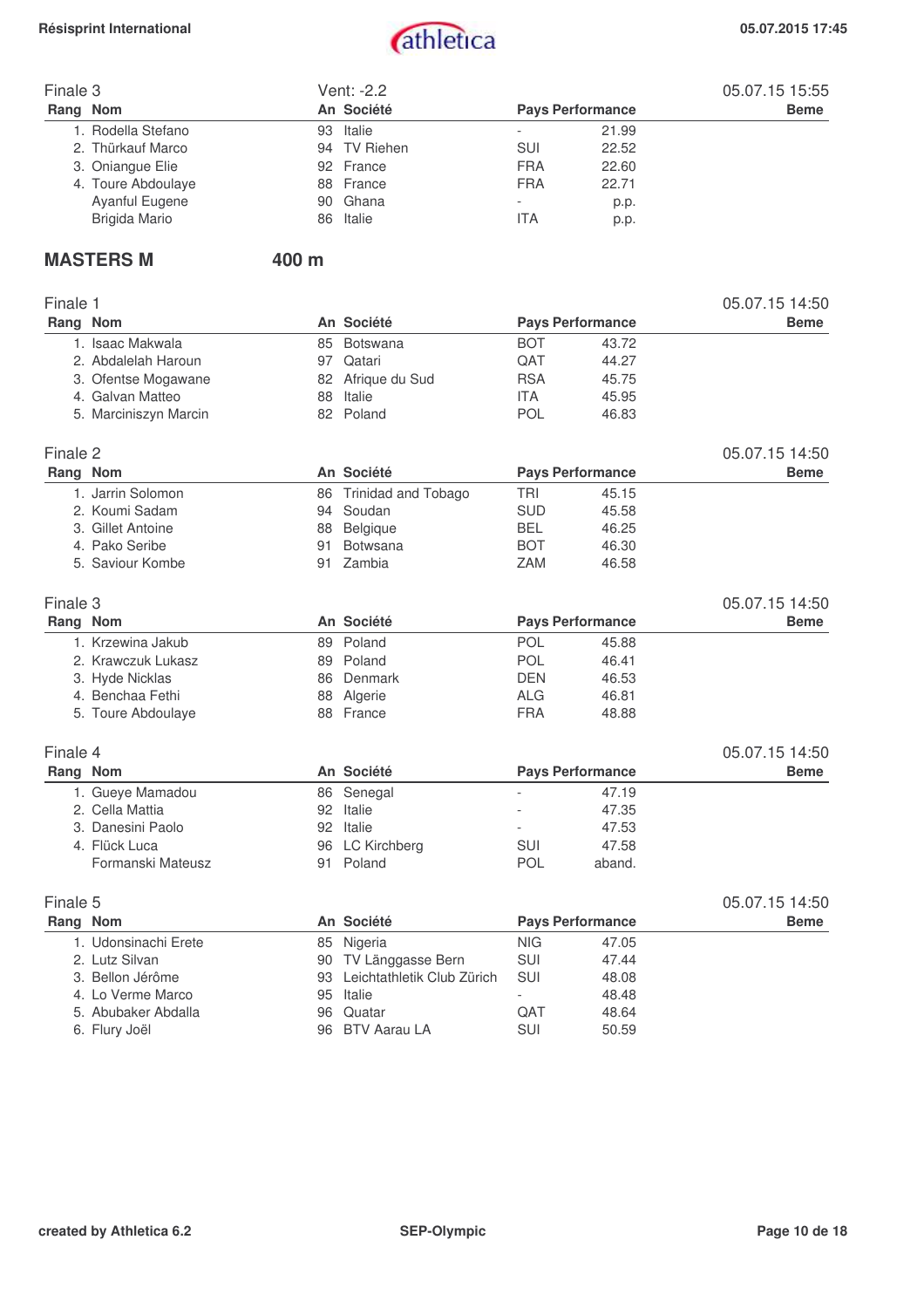## **MASTERS M Longueur**

| Finale 1 |                                                                              |    |                                    |            |                         |             | 05.07.15 13:30 |
|----------|------------------------------------------------------------------------------|----|------------------------------------|------------|-------------------------|-------------|----------------|
| Rang Nom |                                                                              |    | An Société                         |            | <b>Pays Performance</b> | <b>Vent</b> | <b>Beme</b>    |
|          | 1. Eradiri Denis                                                             |    | 83 bULGARIE                        |            | 7.82                    | 0.0         |                |
|          | Essais: (7.43, -2.8 / X / 7.61, -1.0 / 7.82, 0.0 / 7.60, 0.1 / 7.68, 0.1)    |    |                                    |            |                         |             |                |
|          | 2. Silva Tiago                                                               |    | 93 Brazil                          | <b>BRA</b> | 7.75                    | 0.6         |                |
|          | Essais: (ren. / 7.51, -1.8 / 7.67, -1.4 / 7.73, 0.3 / 7.75, 0.6 / 7.58, 0.0) |    |                                    |            |                         |             |                |
|          | 3. Ewulo Ezekiel                                                             |    | 86 Nigeria                         | NIG.       | 7.58                    | $-3.5$      |                |
|          | Essais: (7.37, -0.9 / 7.58, -3.5 / X / 7.36, 0.3 / X / 7.21, 0.4)            |    |                                    |            |                         |             |                |
|          | 4. Jaszczuk Tomasz                                                           |    | 92 Poland                          | <b>POL</b> | 7.57                    | 0.4         |                |
|          | Essais: (X/X/X/7.57, 0.4/X/7.20, 1.0)                                        |    |                                    |            |                         |             |                |
|          | 5. Li Veli Alessandro                                                        |    | 96 Italie                          |            | 7.24                    | $-1.9$      |                |
|          | Essais: (7.15, -1.0 / 7.24, -1.9 / 7.03, -1.6 / 7.23, 0.1 / 7.12, 1.0 / X)   |    |                                    |            |                         |             |                |
|          | 6. Bispo Rogerio                                                             |    | 85 Brazil                          | <b>BRA</b> | 7.16                    | 0.1         |                |
|          | Essais: (7.04, -2.0 / 7.10, -1.3 / X / 7.10, 0.3 / 7.08, 0.8 / 7.16, 0.1)    |    |                                    |            |                         |             |                |
|          | 7. Ngom Jordan Herdy                                                         | 97 | Lausanne-Sports<br>Athlétisme      | <b>CMR</b> | 6.98                    | 0.1         |                |
|          | Essais: (X/6.86, 1.7/X/X/6.98, 0.1)                                          |    |                                    |            |                         |             |                |
|          | Casale Nicolò                                                                |    | 93 Italie                          |            | 6.93                    |             |                |
|          | Essais: (ren. / ren. / 6.49, -0.9 / 6.47, 0.4 / 6.93, 0.4 / sans.R.)         |    |                                    |            |                         |             |                |
|          | Zellweger Yves                                                               |    | 87 Athleticteam KTV Altstätten SUI |            | sans.R.                 |             |                |
|          | Essais: $($ aband. $/ X$ )                                                   |    |                                    |            |                         |             |                |

### **WOM 100 m**

Q =Vainqueur de série Q\* =Vainqueur de série Tiré au sort q =Meilleure performance q\* =Meilleure performance Tiré au sort vQ =renonce

| Série 1  |                            |    | Vent: -1.1                         |                         |                    | 05.07.15 11:20 |
|----------|----------------------------|----|------------------------------------|-------------------------|--------------------|----------------|
| Rang Nom |                            |    | An Société                         | <b>Pays Performance</b> |                    | <b>Beme</b>    |
|          | 1. Ikuesan Ayodele         |    | 85 France                          | <b>FRA</b>              | 11.86 <sub>a</sub> |                |
|          | 2. Seer Tamara             | 89 | Germany                            | <b>GER</b>              | 11.89 <sub>a</sub> |                |
|          | 3. Humair Aurélie          | 89 | <b>FSG Bassecourt</b>              | SUI                     | 11.98 a            |                |
|          | 4. Halbheer Cornelia       | 92 | LV Winterthur                      | <b>SUI</b>              | 12.09 <sub>a</sub> |                |
|          | 5. Bausivoir Celine        | 94 | France                             | <b>FRA</b>              | 12.29 <sub>q</sub> |                |
|          | Atcho Sarah                | 95 | Lausanne-Sports<br>Athlétisme      | <b>SUI</b>              | disq.              |                |
|          | Lavanchy Marisa            | 90 | Leichtathletik Club Zürich         | SUI                     | disq.              |                |
| Série 2  |                            |    | Vent: -1.9                         |                         |                    | 05.07.15 11:20 |
| Rang Nom |                            |    | An Société                         | <b>Pays Performance</b> |                    | <b>Beme</b>    |
|          | 1. Weiss Lena              |    | 94 Amriswil-Athletics              | <b>SUI</b>              | 11.98 a            |                |
|          | 2. Dell (Williams) Monique | 85 | New Zealand                        | <b>NZL</b>              | 12.03 <sub>q</sub> |                |
|          | 3. Frey Géraldine          | 97 | LK Zug                             | <b>SUI</b>              | 12.08 <sub>a</sub> |                |
|          | 4. Dietsche Riccarda       | 96 | Athleticteam KTV Altstätten        | -SUI                    | 12.29 <sub>q</sub> |                |
|          | 5. Lüber Anna              | 97 | <b>STB Leichtathletik</b>          | <b>SUI</b>              | 12.49 $q$          |                |
|          | 6. Beugger Julia           | 93 | LGO Oberbaselbiet / BTV<br>Sissach | <b>SUI</b>              | 12.52 $q$          |                |
|          | 7. Baumann Alisha          |    | 97 LC Luzern                       | <b>SUI</b>              | 12.55 <sub>q</sub> |                |
| Série 3  |                            |    | Vent: -1.4                         |                         |                    | 05.07.15 11:20 |
| Rang Nom |                            |    | An Société                         | <b>Pays Performance</b> |                    | <b>Beme</b>    |
|          | 1. Studer Leonie           | 99 | <b>LAC Wohlen</b>                  | <b>SUI</b>              | 12.47 <sub>a</sub> |                |
|          | 2. Touré Halimatou         | 90 | France                             | <b>FRA</b>              | 12.51 <sub>a</sub> |                |
|          | 3. Strebel Irina           | 96 | <b>TV Thalwil</b>                  | <b>SUI</b>              | 12.53 <sub>q</sub> |                |
|          | 4. Laffi Elisa             | 89 | Italie                             |                         | 12.56              |                |
|          | 5. Gargantini Giulia       | 93 | Italie                             |                         | 12.63              |                |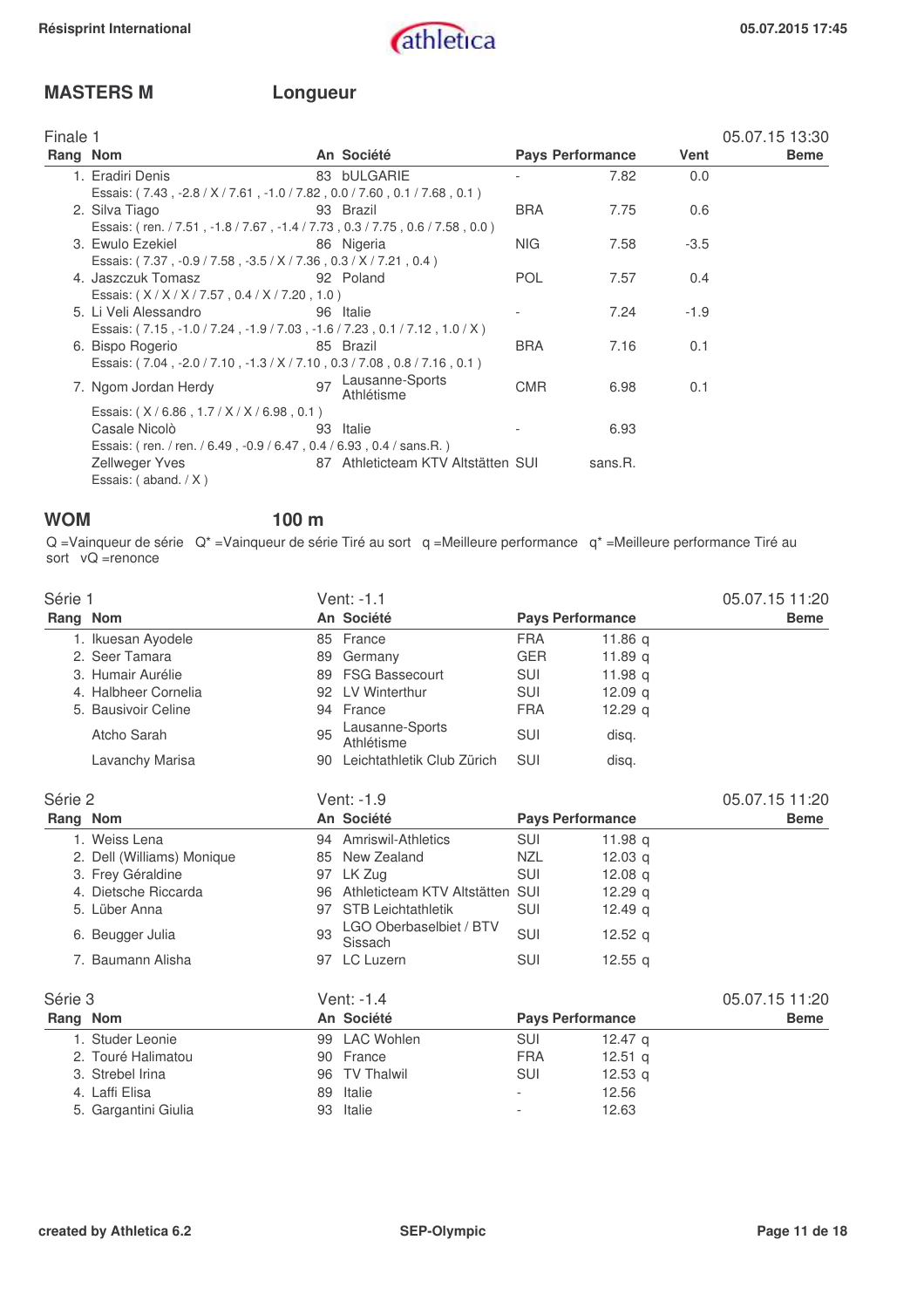

| <b>WOM</b>                 | 100 m |                                    | (cont.)    |                         |                |
|----------------------------|-------|------------------------------------|------------|-------------------------|----------------|
| Rang Nom                   |       | An Société                         |            | <b>Pays Performance</b> | <b>Beme</b>    |
| 6. Fischer Lorena          |       | 93 TV Wohlen AG                    | <b>SUI</b> | 12.70                   |                |
| 7. van den Berg Daphne     |       | 97 BTV Aarau LA                    | <b>NED</b> | 12.88                   |                |
| Série 4                    |       | Vent: -1.0                         |            |                         | 05.07.15 11:20 |
| Rang Nom                   |       | An Société                         |            | <b>Pays Performance</b> | <b>Beme</b>    |
| 1. Lambert Francesca       | 91    | France                             | <b>FRA</b> | 12.30 $q$               |                |
| 2. Ortega Lolita           | 97    | <b>FSG Bassecourt</b>              | SUI        | 12.68                   |                |
| 3. France Shelomith        |       | 94 Italie                          | <b>ITA</b> | 12.69                   |                |
| 4. Dell'Aquila Debora      |       | 92 Stade Lausanne Athlétisme ITA   |            | 12.76                   |                |
| 5. Evard Amandine          |       | 96 CA Courtelary                   | SUI        | 12.81                   |                |
| 6. Laaksonlaita Saana      |       | 93 STB Leichtathletik              | SUI        | 12.92                   |                |
| 7. Ribeaud Fiona           |       | 97 FSG Alle                        | SUI        | 13.11                   |                |
| Série 5                    |       | Vent: -1.4                         |            |                         | 05.07.15 11:20 |
| Rang Nom                   |       | An Société                         |            | <b>Pays Performance</b> | <b>Beme</b>    |
| 1. Theurillat Marie        |       | 98 FSG Alle                        | SUI        | 13.14                   |                |
| 2. Bolay Anaïs             | 98    | SEP Olympic La Chaux-de-           | SUI        | 13.43                   |                |
| 3. Raffi Serena            |       | Fonds<br><b>TV Wohlen AG</b>       |            |                         |                |
| 4. Tabourat Zoé            | 93    | 98 FSG Bassecourt                  | SUI<br>SUI | 13.45<br>13.67          |                |
|                            |       | Lausanne-Sports                    |            |                         |                |
| 5. Canomeras Elena         | 98    | Athlétisme                         | SUI        | 14.32                   |                |
| 6. Arnaud Emeline          | 99    | Lausanne-Sports<br>Athlétisme      | SUI        | 14.46                   |                |
| Finale A                   |       | Vent: -1.1                         |            |                         | 05.07.15 14:00 |
| Rang Nom                   |       | An Société                         |            | <b>Pays Performance</b> | <b>Beme</b>    |
| 1. Lavanchy Marisa         |       | 90 Leichtathletik Club Zürich      | SUI        | 11.71                   |                |
| 2. Ikuesan Ayodele         |       | 85 France                          | <b>FRA</b> | 11.91                   |                |
| 3. Weiss Lena              |       | 94 Amriswil-Athletics              | SUI        | 11.93                   |                |
| 4. Dell (Williams) Monique |       | 85 New Zealand                     | <b>NZL</b> | 12.01                   |                |
| 5. Seer Tamara             | 89    | Germany                            | <b>GER</b> | 12.04                   |                |
| 6. Frey Géraldine          |       | 97 LK Zug                          | SUI        | 12.15                   |                |
| 7. Humair Aurélie          |       | 89 FSG Bassecourt                  | SUI        | 12.16                   |                |
| 8. Halbheer Cornelia       |       | 92 LV Winterthur                   | SUI        | 12.31                   |                |
| <b>Finale B</b>            |       | Vent: -0.5                         |            |                         | 05.07.15 14:00 |
| Rang Nom                   |       | An Société                         |            | <b>Pays Performance</b> | <b>Beme</b>    |
| 1. Bausivoir Celine        |       | 94 France                          | <b>FRA</b> | 12.21                   |                |
| 2. Lambert Francesca       | 91    | France                             | <b>FRA</b> | 12.29                   |                |
| 3. Dietsche Riccarda       |       | 96 Athleticteam KTV Altstätten SUI |            | 12.32                   |                |
| 4. Lüber Anna              | 97    | <b>STB Leichtathletik</b>          | SUI        | 12.38                   |                |
| 5. Touré Halimatou         |       | 90 France                          | <b>FRA</b> | 12.40                   |                |
| 6. Baumann Alisha          |       | 97 LC Luzern                       | SUI        | 12.41                   |                |
| 7. Beugger Julia           | 93    | LGO Oberbaselbiet / BTV<br>Sissach | SUI        | 12.48                   |                |
| 8. Studer Leonie           | 99    | <b>LAC Wohlen</b>                  | SUI        | 12.65                   |                |
| <b>WOM</b>                 | 200 m |                                    |            |                         |                |
| Finale 1                   |       | Vent: 1.1                          |            |                         | 05.07.15 16:40 |
| Rang Nom                   |       | An Société                         |            | <b>Pays Performance</b> | <b>Beme</b>    |
| 1. Perrossier Estelle      |       | 90 France                          | <b>FRA</b> | 24.08                   |                |

2. Diop Fatoumata **86 Senegal** SEN 24.36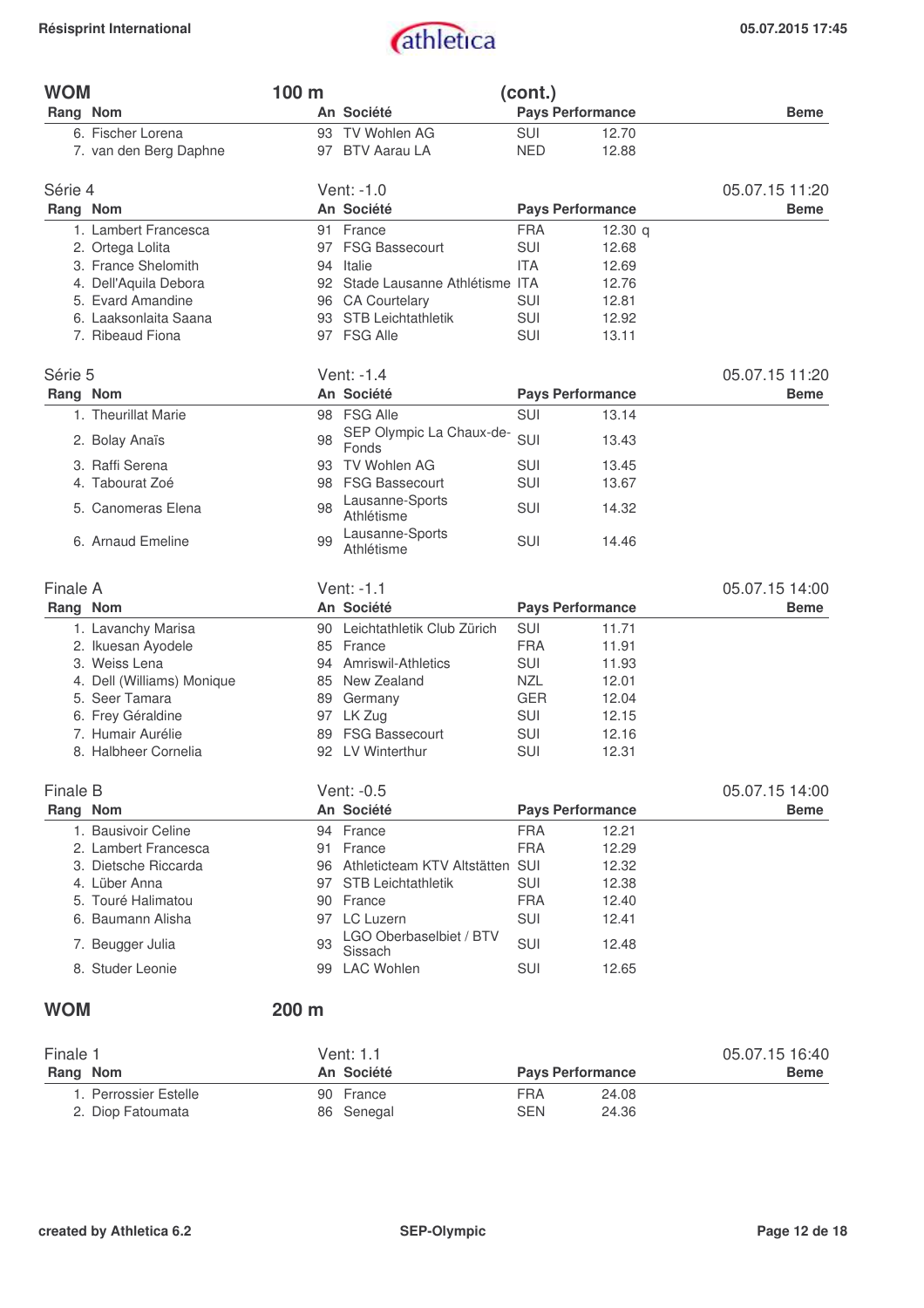

| <b>WOM</b> |                                        | 200 m    |                                   | (cont.)                      |                         |                |
|------------|----------------------------------------|----------|-----------------------------------|------------------------------|-------------------------|----------------|
| Rang Nom   |                                        |          | An Société                        |                              | <b>Pays Performance</b> | <b>Beme</b>    |
|            | 3. Laffi Elisa                         | 89       | Italie                            |                              | 25.98                   |                |
|            | 4. van den Berg Daphne                 | 97       | <b>BTV Aarau LA</b>               | <b>NED</b>                   | 26.06                   |                |
|            | 5. Theurillat Marie                    |          | 98 FSG Alle                       | SUI                          | 26.63                   |                |
| Finale 2   |                                        |          | Vent: 0.4                         |                              |                         | 05.07.15 16:40 |
| Rang Nom   |                                        |          | An Société                        |                              | <b>Pays Performance</b> | <b>Beme</b>    |
|            | 1. Studer Leonie                       | 99       | <b>LAC Wohlen</b>                 | <b>SUI</b>                   | 26.02                   |                |
|            | 2. Arnaud Emeline                      | 99       | Lausanne-Sports<br>Athlétisme     | <b>SUI</b>                   | 30.07                   |                |
|            | Raffi Serena                           |          | 93 TV Wohlen AG                   | <b>SUI</b>                   | p.p.                    |                |
|            | Zucarelli Lucrezia                     |          | 92 Italie                         |                              | p.p.                    |                |
| <b>WOM</b> |                                        | 400 m    |                                   |                              |                         |                |
| Finale 1   |                                        |          |                                   |                              |                         | 05.07.15 13:00 |
| Rang Nom   |                                        |          | An Société                        |                              | <b>Pays Performance</b> | <b>Beme</b>    |
|            |                                        |          |                                   |                              |                         |                |
|            | 1. Bolumar Jenna<br>2. Lombardi Giulia | 95<br>97 | Stade Genève<br>Italie            | <b>SUI</b><br>$\overline{a}$ | 58.35<br>58.91          |                |
|            | 3. Wydler Daniela                      |          | 89 TV Muttenz athletics           | SUI                          | 59.14                   |                |
|            | 4. Mouflard Laura                      |          | 86 France                         | <b>FRA</b>                   | 61.95                   |                |
|            | Gillet Delphine                        |          | 86 Belgique                       | <b>BEL</b>                   | p.p.                    |                |
|            |                                        |          |                                   |                              |                         |                |
| Finale 2   |                                        |          |                                   |                              |                         | 05.07.15 13:00 |
| Rang Nom   |                                        |          | An Société                        |                              | <b>Pays Performance</b> | <b>Beme</b>    |
|            | 1. Cella Veronica                      | 95       | Italie                            |                              | 60.59                   |                |
|            | 2. Schmid Isabelle                     |          | 89 LAC TV Unterstrass Zürich      | SUI                          | 61.13                   |                |
|            | 3. Wieland Michèle                     |          | 97 LC Regensdorf                  | <b>SUI</b>                   | 61.74                   |                |
|            | 4. Piccolo Anaïs                       | 98       | SEP Olympic La Chaux-de-<br>Fonds | SUI                          | 68.99                   |                |
|            | Durgauhee Delia                        |          | 96 LC Regensdorf                  | SUI                          | disq.                   |                |
| <b>WOM</b> |                                        | 800 m    |                                   |                              |                         |                |
| Finale 1   |                                        |          |                                   |                              |                         | 05.07.15 16:20 |
| Rang Nom   |                                        |          | An Société                        |                              | <b>Pays Performance</b> | <b>Beme</b>    |
|            | 1. Jordan Maureen                      |          | 97 SG St-Maurice                  | SUI                          | 2:16.64                 |                |
|            | 2. Héritier Fiona                      |          | 95 US Yverdon                     | SUI                          | 2:18.56                 |                |
|            | 3. Bonvin Sabine                       |          | 94 CA Sion                        | <b>SUI</b>                   | 2:19.70                 |                |

| 2. Héritier Fiona      |    | 95 US Yverdon                         | SUI        | 2:18.56 |
|------------------------|----|---------------------------------------|------------|---------|
| 3. Bonvin Sabine       |    | 94 CA Sion                            | <b>SUI</b> | 2:19.70 |
| 4. Gutknecht Anaïs     |    | 91 CA Broyard                         | SUI        | 2:21.25 |
| 5. Schmidt Jéromine    | 96 | SEP Olympic La Chaux-de- SUI<br>Fonds |            | 2:24.67 |
| 6. Boisson Sophie      |    | 96 France                             | <b>FRA</b> | 2:26.14 |
| 7. Donzallaz Charlotte | 00 | SEP Olympic La Chaux-de- SUI<br>Fonds |            | 2:38.18 |
| 8. Fasel Félicia       |    | 99 CA Moutier                         | SUI        | 2:53.43 |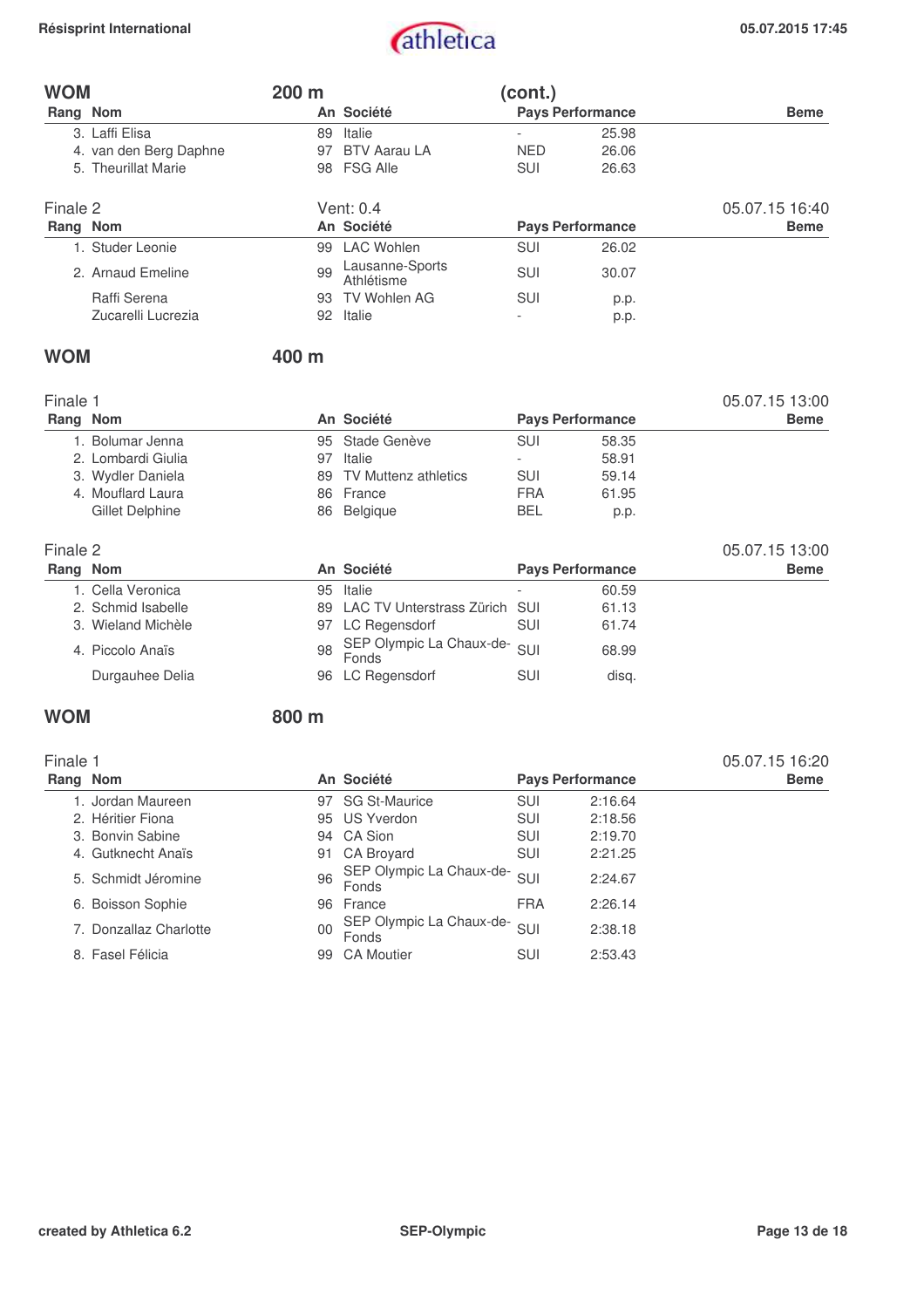

## **WOM 100 m haies 84.0**

Q =Vainqueur de série Q\* =Vainqueur de série Tiré au sort q =Meilleure performance q\* =Meilleure performance Tiré au sort vQ =renonce

| Série 1                  | Vent: -1.9          |                                  | 05.07.15 10:40 |
|--------------------------|---------------------|----------------------------------|----------------|
| Rang Nom                 | An Société          | <b>Pays Performance</b>          | <b>Beme</b>    |
| 1. Schrott Beate         | 88 Austria          | AUT<br>13.17 $q$                 |                |
| 2. Decaux Alice          | 85 France           | <b>FRA</b><br>13.22 $q$          |                |
| 3. Moraes Fabiana        | 86 Brazil           | <b>BRA</b><br>13.25 $q$          |                |
| 4. Faye Gnima            | 84<br>Senegal       | <b>SEN</b><br>13.34 q            |                |
| 5. Tessaro Giulia        | 85 Italie           | <b>ITA</b><br>13.51 $q$          |                |
| 6. Tenaya Jones          | 89 Amérique         | <b>USA</b><br>$13.54$ q          |                |
| 7. Reuse Clélia          | 88 CABV Martigny    | SUI<br>13.57 $q$                 |                |
| 8. Diawara Aisseta       | 89 France           | <b>FRA</b><br>13.60 $q$          |                |
| Série 2                  | Vent: -2.4          |                                  | 05.07.15 10:40 |
| Rang Nom                 | An Société          | <b>Pays Performance</b>          | <b>Beme</b>    |
| 1. Balduchelli Sara      | 87 Italie           | <b>ITA</b><br>13.60 $q$          |                |
| 2. Sogoyou Sandra        | 91 France           | <b>FRA</b><br>13.70 q            |                |
| 3. Lange Chrystie        | 95 France           | <b>FRA</b><br>13.79 <sub>q</sub> |                |
| 4. Bendrat Stephanie     | 91 Germany          | <b>GER</b><br>$13.81$ q          |                |
| 5. Agnou Caroline        | 96 SATUS Biel-Stadt | SUI<br>14.22 $q$                 |                |
| 6. Leborgne Cassandra    | 94 France           | <b>FRA</b><br>14.29 $q$          |                |
| 7. Rösli Kiana           | LV Winterthur<br>98 | SUI<br>14.40 q                   |                |
| 8. Mulatero Agnese       | 97<br>Italie        | 14.55                            |                |
|                          |                     |                                  |                |
| Série 3                  | Vent: $-1.1$        |                                  | 05.07.15 10:40 |
| Rang Nom                 | An Société          | <b>Pays Performance</b>          | <b>Beme</b>    |
| 1. Strebel Irina         | 96 TV Thalwil       | SUI<br>14.42 g                   |                |
| 2. Gargantini Giulia     | 93 Italie           | 14.55                            |                |
| 3. Ribeaud Fiona         | 97 FSG Alle         | <b>SUI</b><br>14.59              |                |
| 4. Richard Melanie       | 97 LV Langenthal    | SUI<br>14.78                     |                |
| 5. Davin Elisabeth       | 81<br>Belgique      | <b>BEL</b><br>14.98              |                |
| 6. Laager Jennie         | 97 Femina Vicques   | SUI<br>16.46                     |                |
| 7. Mevil-Blanche Camille | 97 France           | <b>FRA</b><br>18.37              |                |
| Finale A                 | Vent: -0.7          |                                  | 05.07.15 13:45 |
| Rang Nom                 | An Société          | <b>Pays Performance</b>          | <b>Beme</b>    |
| 1. Decaux Alice          | 85 France           | <b>FRA</b><br>13.05              |                |
| 2. Tenaya Jones          | 89 Amérique         | <b>USA</b><br>13.06              |                |
| 3. Moraes Fabiana        | 86 Brazil           | <b>BRA</b><br>13.13              |                |
| 4. Schrott Beate         | 88 Austria          | AUT<br>13.14                     |                |
| 5. Reuse Clélia          | 88 CABV Martigny    | <b>SUI</b><br>13.38              |                |
| 6. Tessaro Giulia        | 85 Italie           | <b>ITA</b>                       |                |
| 7. Balduchelli Sara      |                     | 13.42                            |                |
|                          | 87 Italie           | <b>ITA</b><br>13.62              |                |
| Faye Gnima               | 84 Senegal          | <b>SEN</b><br>aband.             |                |
| Finale B                 | Vent: 1.5           |                                  | 05.07.15 13:45 |
| Rang Nom                 | An Société          | <b>Pays Performance</b>          | <b>Beme</b>    |
| 1. Diawara Aisseta       | 89 France           | <b>FRA</b><br>13.42              |                |
| 2. Sogoyou Sandra        | 91 France           | <b>FRA</b><br>13.43              |                |
| 3. Lange Chrystie        | 95 France           | <b>FRA</b><br>13.51              |                |
| 4. Bendrat Stephanie     | 91 Germany          | <b>GER</b><br>13.58              |                |
| 5. Leborgne Cassandra    | 94 France           | <b>FRA</b><br>13.60              |                |
| 6. Agnou Caroline        | 96 SATUS Biel-Stadt | SUI<br>13.99                     |                |
| 7. Strebel Irina         | 96 TV Thalwil       | SUI<br>14.17                     |                |
|                          |                     |                                  |                |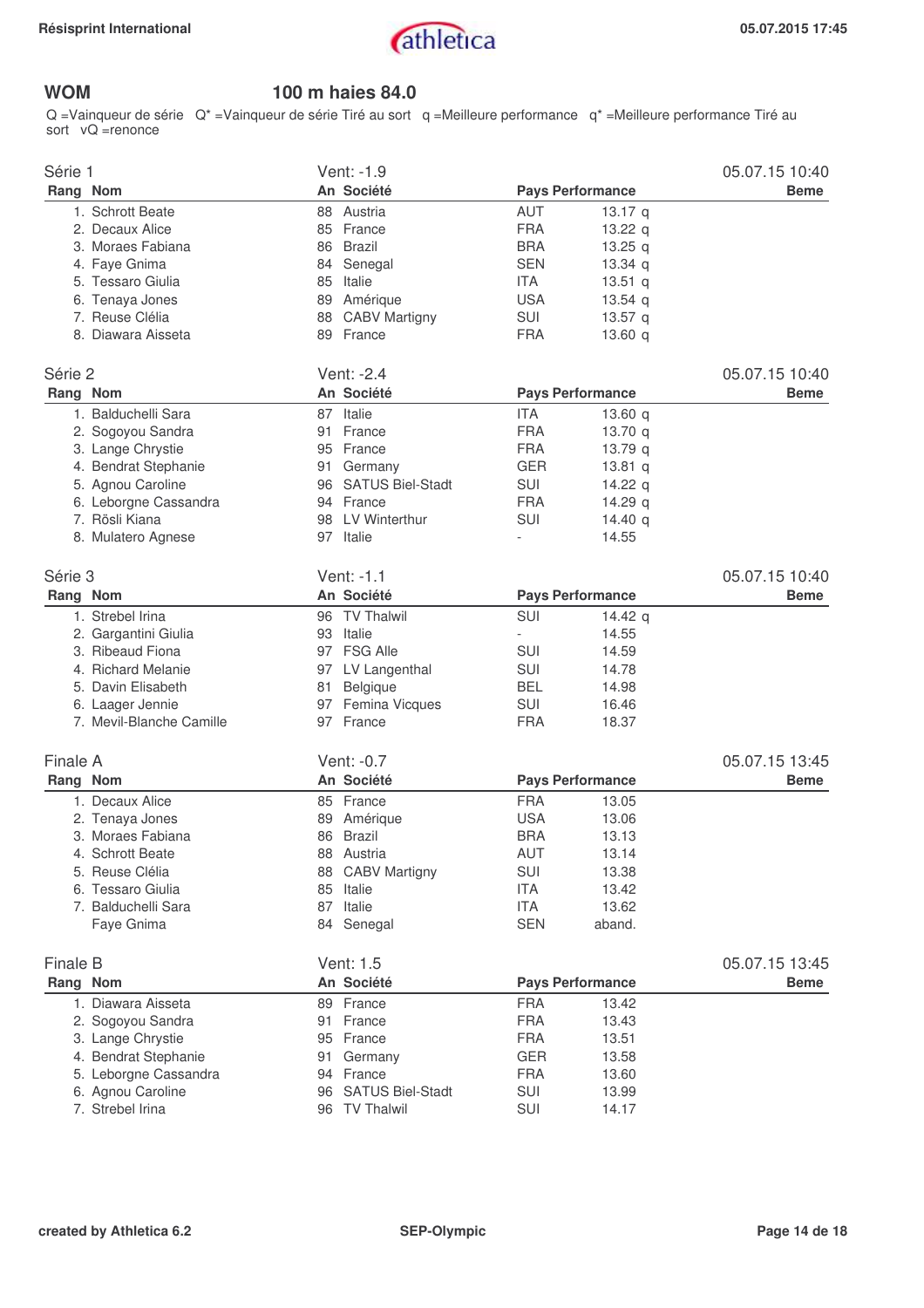| <b>WOM</b> |                         |                | 100 m haies 84.0              | (cont.)    |                         |                |
|------------|-------------------------|----------------|-------------------------------|------------|-------------------------|----------------|
| Rang Nom   |                         |                | An Société                    |            | <b>Pays Performance</b> | <b>Beme</b>    |
|            | 8. Rösli Kiana          |                | 98 LV Winterthur              | SUI        | 14.17                   |                |
| <b>WOM</b> |                         |                | 400 m haies 76.2              |            |                         |                |
| Finale 1   |                         |                |                               |            |                         | 05.07.15 15:30 |
| Rang Nom   |                         |                | An Société                    |            | <b>Pays Performance</b> | <b>Beme</b>    |
|            | 1. Sprunger Lea         |                | 90 COVA Nyon                  | <b>SUI</b> | 55.60                   |                |
|            | 2. Ogoegbwam Amaka      | 90             | Nigeria                       | <b>NIG</b> | 55.77                   |                |
|            | 3. Doveri Francesca     |                | 82 Italie                     | <b>ITA</b> | 56.65                   |                |
|            | 4. Nkamsao Audrey       | 89             | Cameroun                      | CAM        | 59.89                   |                |
|            | 5. Tshikaya Lea         | 91             | France                        | <b>FRA</b> | 61.42                   |                |
|            | 6. Overney Gaëlle       | 89             | Lausanne-Sports<br>Athlétisme | SUI        | 61.56                   |                |
| Finale 2   |                         |                |                               |            |                         | 05.07.15 15:30 |
| Rang Nom   |                         |                | An Société                    |            | <b>Pays Performance</b> | <b>Beme</b>    |
|            | 1. Mazza Beatrice       |                | 92 Italie                     |            | 61.11                   |                |
|            | 2. Huber Céline         |                | 89 LZ Lostorf                 | SUI        | 61.81                   |                |
|            | 3. Kyburz Daniela       |                | 88 LV Langenthal              | SUI        | 62.04                   |                |
|            | 4. Paupe Eléonore       |                | 92 Femina Vicques             | SUI        | 62.28                   |                |
|            | 5. Zucarelli Lucrezia   |                | 92 Italie                     |            | 62.64                   |                |
|            | 6. Kannewischer Johanna |                | 96 LK Zug                     | SUI        | 63.56                   |                |
| Finale 3   |                         |                |                               |            |                         | 05.07.15 15:30 |
| Rang Nom   |                         |                | An Société                    |            | <b>Pays Performance</b> | <b>Beme</b>    |
|            | 1. Cignali Angèle       |                | 92 France                     |            | 63.41                   |                |
|            | 2. Vogt Leila           |                | 94 Amriswil-Athletics         | SUI        | 66.41                   |                |
|            | 3. Joray Chloé          |                | 95 Femina Vicques             | SUI        | 66.44                   |                |
|            | 4. Berti Francesca      |                | 92 Italie                     | <b>ITA</b> | 67.92                   |                |
|            | 5. Anneler Meret        |                | 97 STB Leichtathletik         | SUI        | 73.50                   |                |
| <b>WOM</b> |                         | <b>Hauteur</b> |                               |            |                         |                |
| Finale 1   |                         |                |                               |            |                         | 05.07.15 13:30 |

| Rang Nom                                                                                                                                                                                | An Société          | <b>Pays</b> | <b>Performance</b> | <b>Beme</b> |
|-----------------------------------------------------------------------------------------------------------------------------------------------------------------------------------------|---------------------|-------------|--------------------|-------------|
| 1. Lauber Nathalie                                                                                                                                                                      | 94 GG Bern          | SUI         | 1.76               |             |
| Essais: (1.55, O / 1.55, O / 1.60, O / 1.60, O / 1.63, O / 1.63, O / 1.66, O / 1.66, O / 1.69, O / 1.69, O / 1.72, O / 1.72,<br>$O/1.76$ , XO $/1.76$ , XO $/1.80$ , XXX $/1.80$ , XXX) |                     |             |                    |             |
| 2. Vomsattel Deborah                                                                                                                                                                    | 96 GG Bern          | SUI         | 1.72               |             |
| Essais: (1.60, O / 1.60, O / 1.66, O / 1.66, O / 1.72, XO / 1.72, XO / 1.76, XXX / 1.76, XXX )                                                                                          |                     |             |                    |             |
| 3. Laager Jennie <b>3. Example 197 Femina Vicques</b> SUI                                                                                                                               |                     |             | 1.55               |             |
| Essais: (1.45, O / 1.45, O / 1.50, O / 1.50, O / 1.55, XXO / 1.55, XXO / 1.60, XXX / 1.60, XXX)                                                                                         |                     |             |                    |             |
| 4. Silva Cecile                                                                                                                                                                         | 98 France           | <b>FRA</b>  | 1.50               |             |
| Essais: (1.40, O / 1.40, O / 1.45, XO / 1.45, XO / 1.50, XO / 1.50, XO / 1.55, XXX / 1.55, XXX )                                                                                        |                     |             |                    |             |
| Agnou Caroline                                                                                                                                                                          | 96 SATUS Biel-Stadt | – SUI       | sans.R.            |             |
| Essais: (sans.R. / 1.76, XXX / 1.76, XXX)                                                                                                                                               |                     |             |                    |             |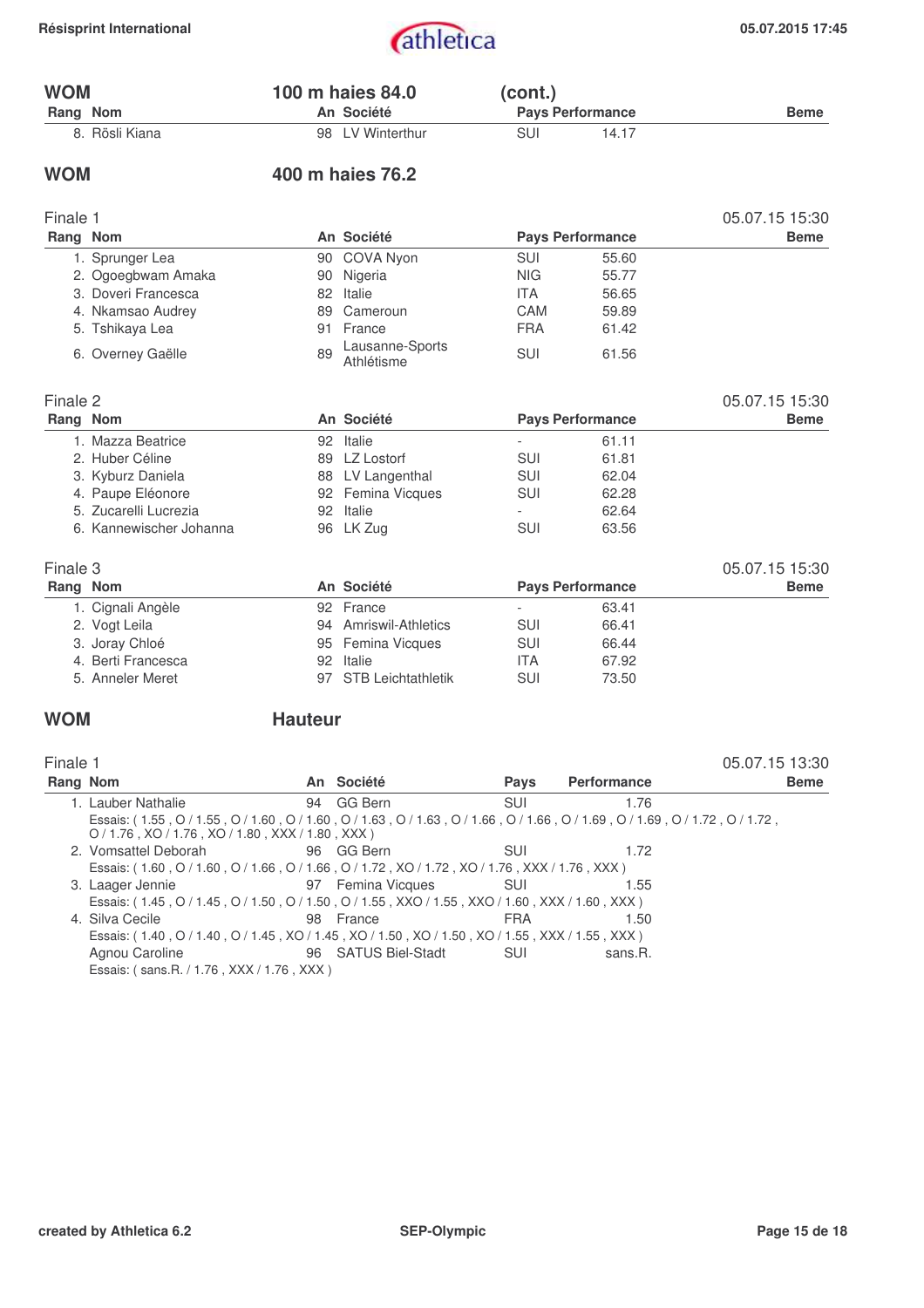### **WOM Perche**

| Finale 1 |                                                                                                                    |    |                                    |                         |         | 05.07.15 14:00 |
|----------|--------------------------------------------------------------------------------------------------------------------|----|------------------------------------|-------------------------|---------|----------------|
| Rang Nom |                                                                                                                    |    | An Société                         | <b>Pays Performance</b> |         | <b>Beme</b>    |
|          | 1. Moser Angelica                                                                                                  |    | 97 Leichtathletik Club Zürich SUI  |                         | 4.30    |                |
|          | Essais: (4.10, XO / 4.10, XO / 4.30, XO / 4.30, XO / 4.50, XXX / 4.50, XXX)                                        |    |                                    |                         |         |                |
|          | 2. Moser Jasmine                                                                                                   |    | 95 LV Winterthur                   | SUI                     | 4.00    |                |
|          | Essais: (3.90, XO / 3.90, XO / 4.00, O / 4.00, O / 4.10, XXX / 4.10, XXX)                                          |    |                                    |                         |         |                |
|          | 3. Vaucher Marie                                                                                                   |    | 88 CEP Cortaillod                  | <b>SUI</b>              | 3.20    |                |
|          | Essais: (3.00, O / 3.00, O / 3.20, O / 3.20, O / 3.40, XXX / 3.40, XXX )                                           |    |                                    |                         |         |                |
|          | 4. Ganz Alexandra                                                                                                  |    | 89 TV Thalwil                      | <b>SUI</b>              | 3.10    |                |
|          | Essais: (2.60, O / 2.60, O / 2.80, O / 2.80, O / 3.00, XO / 3.00, XO / 3.10, O / 3.10, O / 3.20, XXX / 3.20, XXX ) |    |                                    |                         |         |                |
|          | 5. Dürr Saveria                                                                                                    |    | 95 Athleticteam KTV Altstätten SUI |                         | 3.10    |                |
|          | Essais: (2.80, XO / 2.80, XO / 3.00, XO / 3.00, XO / 3.10, O / 3.10, O / 3.20, XXX / 3.20, XXX )                   |    |                                    |                         |         |                |
|          | 6. Küçük Aylin                                                                                                     |    | 89 LK Zug                          | <b>SUI</b>              | 2.90    |                |
|          | Essais: (2.90, XXO / 2.90, XXO / 3.10, XXX / 3.10, XXX)                                                            |    |                                    |                         |         |                |
|          | 7. Vergeres Nathalie                                                                                               |    | 98 TV Thalwil                      | SUI                     | 2.80    |                |
|          | Essais: (2.60, XO / 2.60, XO / 2.80, O / 2.80, O / 3.00, XXX / 3.00, XXX)                                          |    |                                    |                         |         |                |
|          | 8. Warpelin Chloé                                                                                                  |    | 01 CA Genève                       | <b>SUI</b>              | 2.80    |                |
|          | Essais: (2.60, XO / 2.60, XO / 2.80, XO / 2.80, XO / 3.00, XXX / 3.00, XXX)                                        |    |                                    |                         |         |                |
|          | 9. Schneebeli Valentine                                                                                            | 96 | Lausanne-Sports<br>Athlétisme      | <b>SUI</b>              | 2.40    |                |
|          | Essais: (2.40, XO / 2.40, XO / 2.60, XXX / 2.60, XXX)                                                              |    |                                    |                         |         |                |
|          | Fischer Olivia                                                                                                     |    | 92 Amriswil-Athletics              | SUI                     | sans.R. |                |
|          | Essais: (sans.R. / 3.80, XXX / 3.80, XXX)                                                                          |    |                                    |                         |         |                |
|          |                                                                                                                    |    |                                    |                         |         |                |

## **WOM Triple**

| Finale 1 |                                                                                           |                               |                         |         |        | 05.07.15 15:45 |
|----------|-------------------------------------------------------------------------------------------|-------------------------------|-------------------------|---------|--------|----------------|
| Rang Nom |                                                                                           | An Société                    | <b>Pays Performance</b> |         | Vent   | <b>Beme</b>    |
|          | 1. Leuthard Barbara                                                                       | 81 Leichtathletik Club Zürich | – SUI                   | 13.08   | 1.5    |                |
|          | Essais: (X/12.78, 2.1/13.08, 1.5/12.56, 0.2/12.70, -3.2/12.30, -0.7)                      |                               |                         |         |        |                |
|          | 2. Galle Sokhna                                                                           | 94 France                     | FRA                     | 13.01   | 2.1    |                |
|          |                                                                                           |                               |                         | (12.17) | $-2.6$ |                |
|          | Essais: (X/13.01, 2.1/X/X/X/12.17, -2.6)                                                  |                               |                         |         |        |                |
|          | 3. Raffi Serena                                                                           | 93 TV Wohlen AG               | SUI                     | 12.21   | 1.2    |                |
|          | Essais: (X/11.44, 2.5/12.21, 1.2/11.90, 1.9/X/11.60, -0.2)                                |                               |                         |         |        |                |
|          | 4. Maonzambi Gaelle                                                                       | 01 STB Leichtathletik         | <b>SUI</b>              | 12.10   | 4.4    |                |
|          |                                                                                           |                               |                         | (11.64) | (2.0)  |                |
|          | Essais: (11.64, 2.0 / 11.60, 2.1 / 12.10, 4.4 / X / X / 11.15, 0.4)                       |                               |                         |         |        |                |
|          | 5. Vaucher Marie                                                                          | 88 CEP Cortaillod             | SUI                     | 10.92   | 1.8    |                |
|          | Essais: (10.46, -0.6 / 10.70, 1.5 / 10.92, 1.8 / 10.64, -3.5 / 10.60, -0.5 / 10.62, -0.8) |                               |                         |         |        |                |
|          | 6. Dell'Aquila Debora                         92 Stade Lausanne Athlétisme ITA            |                               |                         | 10.75   | 1.4    |                |
|          | Essais: (10.75, 1.4 / 10.62, 0.4 / 10.74, 2.4 / 9.91, 2.9 / 10.46, 4.8 / 10.70, 0.4)      |                               |                         |         |        |                |
|          | 7. Dysli Manon                                                                            | 98 CA Genève                  | SUI                     | 10.18   | 1.3    |                |
|          | Essais: (9.99, 2.7 / 9.99, 1.6 / 10.18, 2.4 / 9.94, 2.9 / 10.18, 1.3 / 9.60, 0.5)         |                               |                         |         |        |                |
|          | <b>Example 12 O1 CA Genève</b><br>8. Warpelin Chloé                                       |                               | <b>SUI</b>              | 9.97    | 1.6    |                |
|          | Essais: (X/X/9.97, 1.6/X/X/9.71, 0.3)                                                     |                               |                         |         |        |                |
|          |                                                                                           |                               |                         |         |        |                |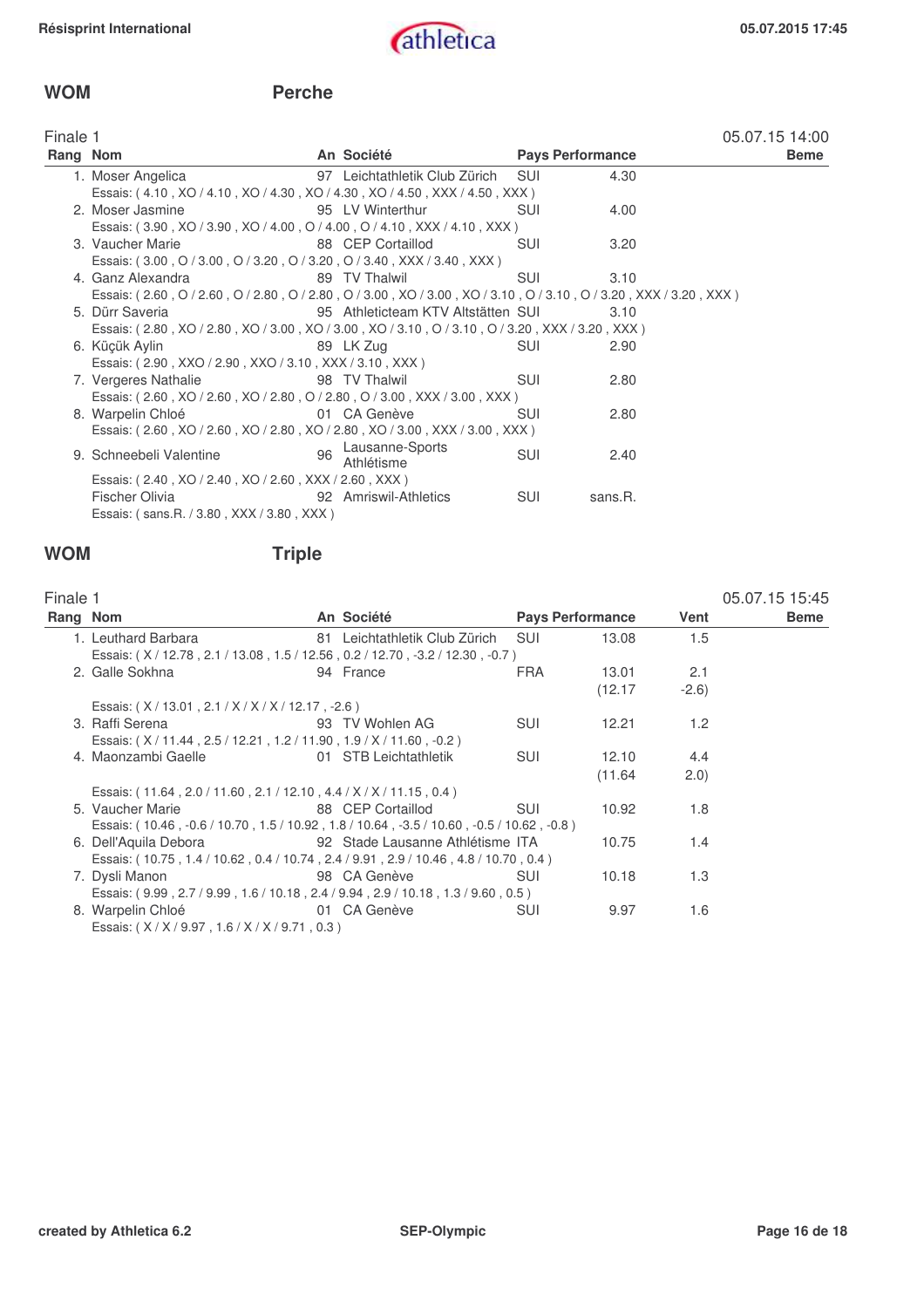05.07.15 14:20

## **WOM Marteau 4.00 kg**

| Finale 1 |                     |
|----------|---------------------|
| Rang Nom |                     |
|          | 1. Previtali Simona |

| Rang Nom              |    | An Société       | <b>Pays Performance</b>  |       | <b>Beme</b> |
|-----------------------|----|------------------|--------------------------|-------|-------------|
| 1. Previtali Simona   |    | 95 Italie        | $\overline{\phantom{0}}$ | 50.83 |             |
| Essais: (50.83)       |    |                  |                          |       |             |
| 2. Cavicchioli Elisa  | 95 | Italie           | $\overline{\phantom{0}}$ | 48.29 |             |
| Essais: (48.29)       |    |                  |                          |       |             |
| 3. Davin Géraldine    | 87 | <b>Belgique</b>  | <b>BEL</b>               | 47.93 |             |
| Essais: (47.93)       |    |                  |                          |       |             |
| 4. Schaltegger Mirjam |    | 86 LC Frauenfeld | <b>SUI</b>               | 39.87 |             |
| Essais: (39.87)       |    |                  |                          |       |             |
| 5. Nonini Xenia       |    | 98 LC Frauenfeld | <b>SUI</b>               | 30.66 |             |
| Essais: (30.66)       |    |                  |                          |       |             |
| 6. Zurkinden Maude    |    | 94 CARE Vevey    | <b>SUI</b>               | 27.13 |             |
| Essais: (27.13)       |    |                  |                          |       |             |

## **MASTERS W 200 m**

| Finale 1 |                            |    | Vent: 0.0                       |            |                         | 05.07.15 16:05 |
|----------|----------------------------|----|---------------------------------|------------|-------------------------|----------------|
| Rang Nom |                            |    | An Société                      |            | <b>Pays Performance</b> | <b>Beme</b>    |
|          | 1. Lavanchy Marisa         | 90 | Leichtathletik Club Zürich      | SUI        | 23.63                   |                |
|          | 2. Jele Lydia Casey        | 90 | <b>Botwsana</b>                 | <b>BOT</b> | 24.00                   |                |
|          | 3. Dell (Williams) Monique | 85 | New Zealand                     | <b>NZL</b> | 24.17                   |                |
|          | 4. Atcho Sarah             | 95 | Lausanne-Sports<br>Athlétisme   | SUI        | 24.17                   |                |
|          | 5. Seer Tamara             | 89 | Germany                         | <b>GER</b> | 24.47                   |                |
|          | 6. Halbheer Cornelia       | 92 | LV Winterthur                   | SUI        | 25.34                   |                |
| Finale 2 |                            |    | Vent: -2.4                      |            |                         | 05.07.15 16:05 |
| Rang Nom |                            |    | An Société                      |            | <b>Pays Performance</b> | <b>Beme</b>    |
|          | 1. Kambundji Muswama       |    | 96 STB Leichtathletik           | SUI        | 24.79                   |                |
|          | 2. Blatty Inola            | 98 | <b>TSV Rothenburg athletics</b> | SUI        | 25.20                   |                |
|          | 3. Touré Halimatou         | 90 | France                          | <b>FRA</b> | 25.36                   |                |
|          | 4. Lambert Francesca       | 91 | France                          | <b>FRA</b> | 25.54                   |                |
|          | Baumann Alisha             | 97 | LC Luzern                       | <b>SUI</b> | p.p.                    |                |
|          | <b>Bausivoir Celine</b>    |    | 94 France                       | <b>FRA</b> | p.p.                    |                |

## **MASTERS W** 400 m

| Finale 1                |                |                         | 05.07.15 14:30 |
|-------------------------|----------------|-------------------------|----------------|
| Rang Nom                | An Société     | <b>Pays Performance</b> | <b>Beme</b>    |
| 1. George Patience      | Nigeria<br>91  | <b>NIG</b><br>50.76     |                |
| 2. Mupopo Kabange       | 92 Zambia      | ZAM<br>50.86            |                |
| 3. Chigbolu Benedicta   | Italie<br>89   | <b>ITA</b><br>51.67     |                |
| 4. Perrossier Estelle   | 90 France      | <b>FRA</b><br>52.56     |                |
| 5. Bazzoni Chiara       | Italie<br>84   | 52.74<br><b>ITA</b>     |                |
| 6. Diop Fatoumata       | 86 Senegal     | <b>SEN</b><br>53.60     |                |
| Finale 2                |                |                         | 05.07.15 14:30 |
| Rang Nom                | An Société     | <b>Pays Performance</b> | <b>Beme</b>    |
| 1. Bonfanti Evena Maria | Italie<br>88   | <b>ITA</b><br>53.25     |                |
| 2. Jele Lydia Casey     | Botwsana<br>90 | <b>BOT</b><br>53.66     |                |